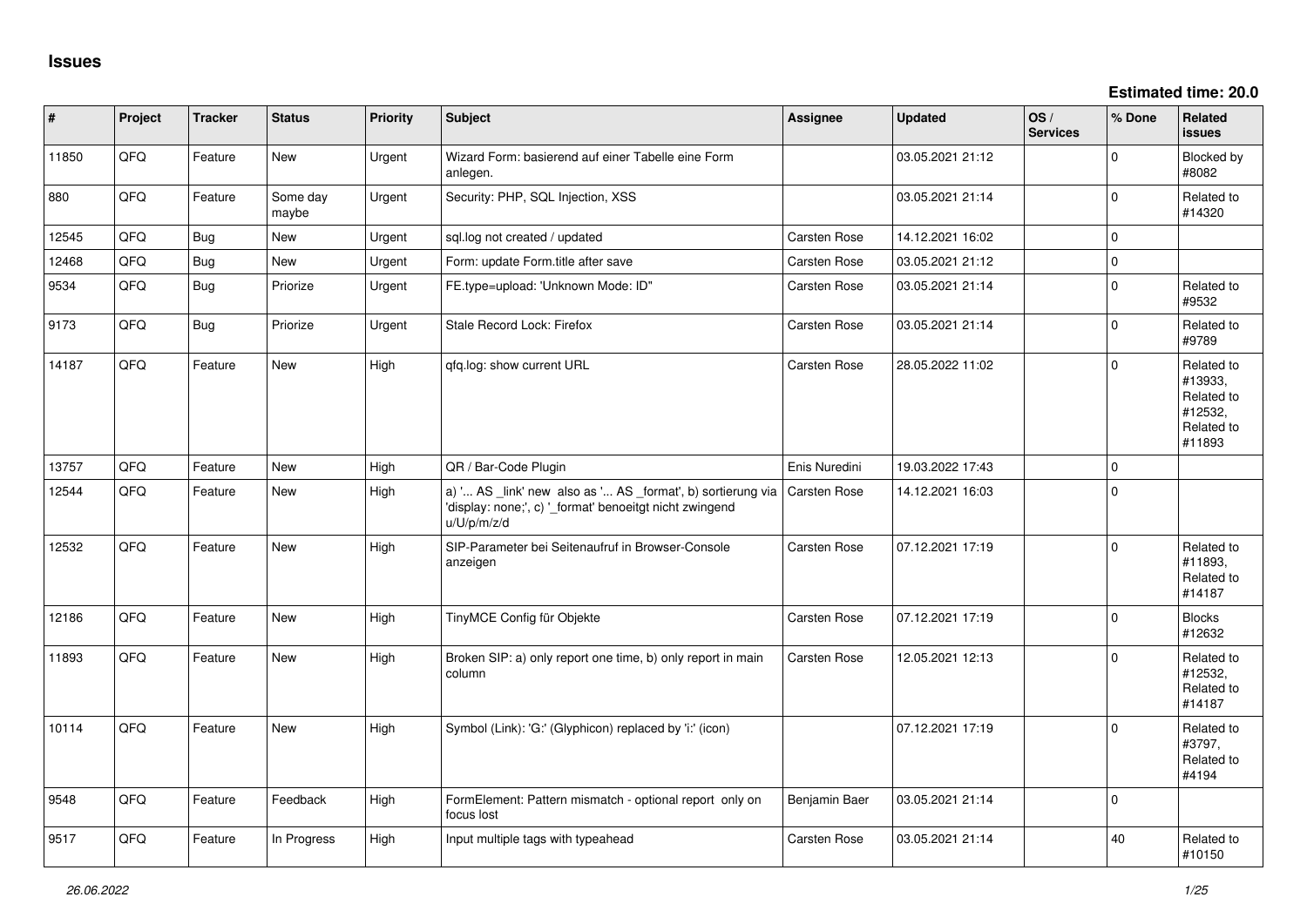| ∦     | Project | <b>Tracker</b> | <b>Status</b>     | <b>Priority</b> | <b>Subject</b>                                                                               | <b>Assignee</b> | <b>Updated</b>   | OS/<br><b>Services</b> | % Done      | Related<br>issues                               |
|-------|---------|----------------|-------------------|-----------------|----------------------------------------------------------------------------------------------|-----------------|------------------|------------------------|-------------|-------------------------------------------------|
| 9052  | QFQ     | Feature        | Feedback          | High            | Report: CodeMirror with SQL Syntax Highlight in FE                                           | Enis Nuredini   | 08.06.2022 10:25 |                        | $\mathbf 0$ |                                                 |
| 8962  | QFQ     | Feature        | New               | High            | allow for form fields with identical names                                                   | Carsten Rose    | 03.05.2021 21:14 |                        | $\mathbf 0$ |                                                 |
| 8204  | QFQ     | Feature        | Priorize          | High            | Position 'required mark'                                                                     | Carsten Rose    | 16.06.2021 13:44 |                        | $\mathbf 0$ |                                                 |
| 8082  | QFQ     | Feature        | Priorize          | High            | Contact form without saving record                                                           | Carsten Rose    | 07.12.2021 15:20 |                        | $\Omega$    | Related to<br>#8587,<br><b>Blocks</b><br>#11850 |
| 7850  | QFQ     | Feature        | New               | High            | Upload records: non 'pathFileName' column                                                    | Carsten Rose    | 03.05.2021 21:14 |                        | $\Omega$    |                                                 |
| 7602  | QFQ     | Feature        | ToDo              | High            | Multi Select: with checkboxes                                                                | Benjamin Baer   | 22.03.2022 09:07 |                        | $\mathbf 0$ |                                                 |
| 5715  | QFQ     | Feature        | New               | High            | PDF Caching                                                                                  | Carsten Rose    | 03.05.2021 21:14 |                        | $\mathbf 0$ | Related to<br>#5851,<br>Related to<br>#6357     |
| 4258  | QFQ     | Feature        | Some day<br>maybe | High            | System Defaults: Forms                                                                       | Carsten Rose    | 03.05.2021 21:14 |                        | $\Omega$    |                                                 |
| 3990  | QFQ     | Feature        | Some day<br>maybe | High            | custom class definition: add space automatically                                             | Carsten Rose    | 03.05.2021 21:14 |                        | $\Omega$    |                                                 |
| 3967  | QFQ     | Feature        | Some day<br>maybe | High            | Report: Checkbox, Radio, Dropdown, Input welches ohne<br>Submit funktioniert - 'Inline-Form' | Carsten Rose    | 03.05.2021 21:14 |                        | $\Omega$    |                                                 |
| 3848  | QFQ     | Feature        | Some day<br>maybe | High            | Antivirus check fuer Upload files in qfq?                                                    | Carsten Rose    | 03.05.2021 21:14 |                        | $\mathbf 0$ | Related to<br>#4131                             |
| 3727  | QFQ     | Feature        | New               | High            | Security: Session Hijacking erschweren                                                       | Carsten Rose    | 03.05.2021 21:14 |                        | $\mathbf 0$ |                                                 |
| 13716 | QFQ     | Bug            | New               | High            | Firefox ask to store username/password                                                       | Enis Nuredini   | 30.05.2022 09:31 |                        | $\Omega$    | Related to<br>#13827                            |
| 12974 | QFQ     | Bug            | New               | High            | Sanitize Queries in Action-Elements                                                          | Carsten Rose    | 07.12.2021 17:19 |                        | $\mathbf 0$ |                                                 |
| 12702 | QFQ     | <b>Bug</b>     | New               | High            | templateGroup: broken in multiDb Setup                                                       | Carsten Rose    | 14.12.2021 16:02 |                        | $\mathbf 0$ |                                                 |
| 12670 | QFQ     | Bug            | New               | High            | Dropdown-Menu classes können nicht mehr angegeben<br>werden                                  | Carsten Rose    | 07.12.2021 17:19 |                        | $\mathbf 0$ |                                                 |
| 12513 | QFQ     | Bug            | New               | High            | Implement server side check of maxlength                                                     | Carsten Rose    | 07.12.2021 17:19 |                        | $\mathbf 0$ |                                                 |
| 12508 | QFQ     | <b>Bug</b>     | In Progress       | High            | qfq Form: sendMail                                                                           | Karin Niffeler  | 19.03.2022 17:48 |                        | $\mathbf 0$ |                                                 |
| 12463 | QFQ     | Bug            | ToDo              | High            | QFQ Function: 'function' and 'sql' on same level - output of<br>sql is shown two times.      | Carsten Rose    | 15.12.2021 16:31 |                        | $\mathbf 0$ |                                                 |
| 12395 | QFQ     | <b>Bug</b>     | ToDo              | High            | QFQ Function: Result two times shown                                                         | Carsten Rose    | 18.02.2022 08:59 |                        | $\mathbf 0$ |                                                 |
| 12066 | QFQ     | <b>Bug</b>     | New               | High            | enterAsSubmit: Forward wird nicht ausgeführt                                                 | Enis Nuredini   | 29.05.2022 09:23 |                        | $\mathbf 0$ |                                                 |
| 11630 | QFQ     | <b>Bug</b>     | Feedback          | High            | Bitte check ob CALL() in 20.11.0 noch so funktioniert wie in<br>20.4.1                       | Enis Nuredini   | 28.05.2022 13:45 |                        | $\pmb{0}$   | Related to<br>#11325                            |
| 11237 | QFQ     | Bug            | New               | High            | Radiobutton / parameter.buttonClass= btn-default - kein<br>dirty Trigger                     | Benjamin Baer   | 03.05.2021 21:12 |                        | $\mathbf 0$ | Related to<br>#10766                            |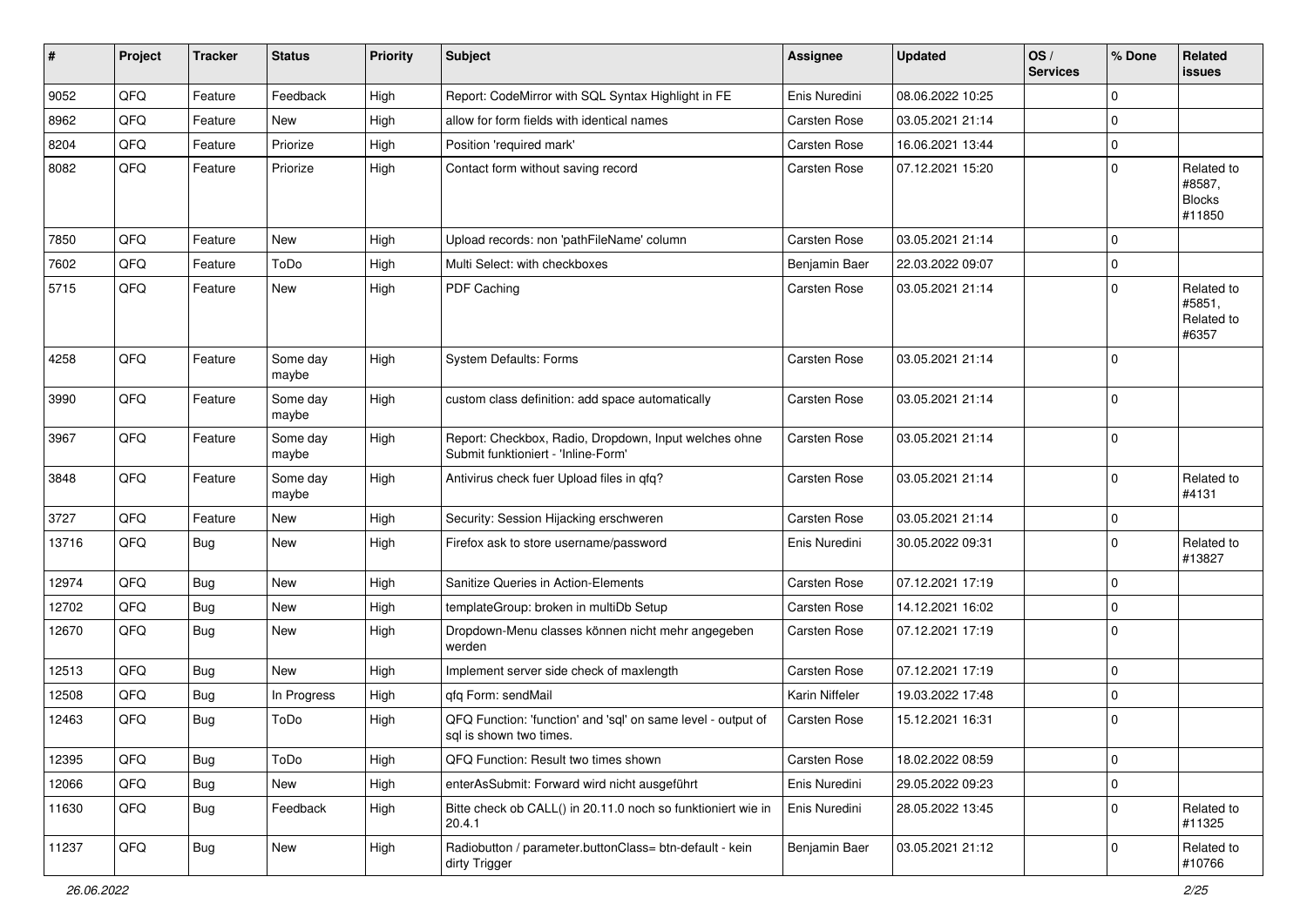| $\vert$ # | Project | <b>Tracker</b> | <b>Status</b> | <b>Priority</b> | <b>Subject</b>                                                                   | <b>Assignee</b>     | <b>Updated</b>   | OS/<br><b>Services</b> | % Done         | Related<br><b>issues</b>                                             |
|-----------|---------|----------------|---------------|-----------------|----------------------------------------------------------------------------------|---------------------|------------------|------------------------|----------------|----------------------------------------------------------------------|
| 11057     | QFQ     | Bug            | New           | High            | Checkboxes ohne span.checkmark im Report werden<br>ausgeblendet                  | Benjamin Baer       | 03.05.2021 21:12 |                        | $\Omega$       | Related to<br>#11039                                                 |
| 10766     | QFQ     | Bug            | <b>New</b>    | High            | Radiobutton / parameter.buttonClass=btn-default: dynamic<br>update               |                     | 03.05.2021 21:12 |                        | $\mathbf 0$    | Related to<br>#11237                                                 |
| 10640     | QFQ     | <b>Bug</b>     | New           | High            | TypeAhead Tag: FE editierbar trotz readOnly                                      | Carsten Rose        | 03.05.2021 21:12 |                        | $\Omega$       |                                                                      |
| 10508     | QFQ     | <b>Bug</b>     | New           | High            | Multi Form broken on Multi DB Instance                                           | Carsten Rose        | 03.05.2021 21:12 |                        | 0              |                                                                      |
| 10506     | QFQ     | Bug            | New           | High            | Template Group broken on MultiDB instance                                        | Carsten Rose        | 03.05.2021 21:12 |                        | $\mathbf 0$    | Related to<br>#10505                                                 |
| 10081     | QFQ     | Bug            | <b>New</b>    | High            | Stale record lock after 'forbidden' character                                    | <b>Carsten Rose</b> | 03.05.2021 21:12 |                        | $\Omega$       | Related to<br>#10082.<br>Related to<br>#9789                         |
| 9789      | QFQ     | Bug            | In Progress   | High            | Record Lock: release to early on 'leave page'                                    | <b>Carsten Rose</b> | 10.01.2022 09:25 |                        | 100            | Related to<br>#10081.<br>Related to<br>#9173.<br>Related to<br>#8702 |
| 9531      | QFQ     | Bug            | <b>New</b>    | High            | FE File: Dynamic Update / modeSql / required detected<br>even it not set         | <b>Carsten Rose</b> | 11.06.2021 20:32 |                        | $\Omega$       | Related to<br>#12398                                                 |
| 9347      | QFQ     | Bug            | New           | High            | FE.type=upload with dynamic show/hidden: required not<br>detected                | <b>Carsten Rose</b> | 12.06.2021 10:40 |                        | $\Omega$       | Related to<br>#5305,<br>Related to<br>#12398                         |
| 9121      | QFQ     | <b>Bug</b>     | Priorize      | High            | sip links have r and __dbIndexData set                                           | <b>Carsten Rose</b> | 12.06.2021 10:41 |                        | 0              |                                                                      |
| 8891      | QFQ     | Bug            | <b>New</b>    | High            | formSubmitLog: do not log passwords                                              | Enis Nuredini       | 25.03.2022 09:06 |                        | $\Omega$       |                                                                      |
| 8668      | QFQ     | <b>Bug</b>     | New           | High            | Pill disabled: dyamic mode 'hidden' not respected - FE is still<br>required      | Carsten Rose        | 03.05.2021 21:14 |                        | $\overline{0}$ |                                                                      |
| 8431      | QFQ     | Bug            | <b>New</b>    | High            | autocron.php with wrong path                                                     | <b>Carsten Rose</b> | 03.05.2021 21:14 |                        | $\pmb{0}$      |                                                                      |
| 8083      | QFQ     | Bug            | New           | High            | FormEditor: primary table list does not respect<br>'indexDb={{indexData:Y}}'     | Carsten Rose        | 03.05.2021 21:14 |                        | $\overline{0}$ | Has duplicate<br>#6678                                               |
| 7899      | QFQ     | Bug            | <b>New</b>    | High            | Fe.type=password / retype / required: always complain<br>about missing value     | Carsten Rose        | 03.05.2021 21:14 |                        | $\mathbf 0$    |                                                                      |
| 7650      | QFQ     | Bug            | New           | High            | Optional do not show 'required' sign on FormElement                              | Carsten Rose        | 03.05.2021 21:14 |                        | $\Omega$       |                                                                      |
| 6116      | QFQ     | Bug            | Priorize      | High            | value of checkbox not saved                                                      | <b>Carsten Rose</b> | 07.12.2021 17:19 |                        | 0              |                                                                      |
| 5459      | QFQ     | <b>Bug</b>     | New           | High            | Multi DB: spread system tables between 'QFQ' and<br>'Data'-DB                    | Carsten Rose        | 03.05.2021 21:14 |                        | $\mathbf 0$    | Related to<br>#4720                                                  |
| 5221      | QFQ     | Bug            | New           | High            | Download Dialog: Bleibt stehen in FF wenn Datei<br>automatisch gespeichert wird. | <b>Carsten Rose</b> | 03.05.2021 21:14 |                        | 0              |                                                                      |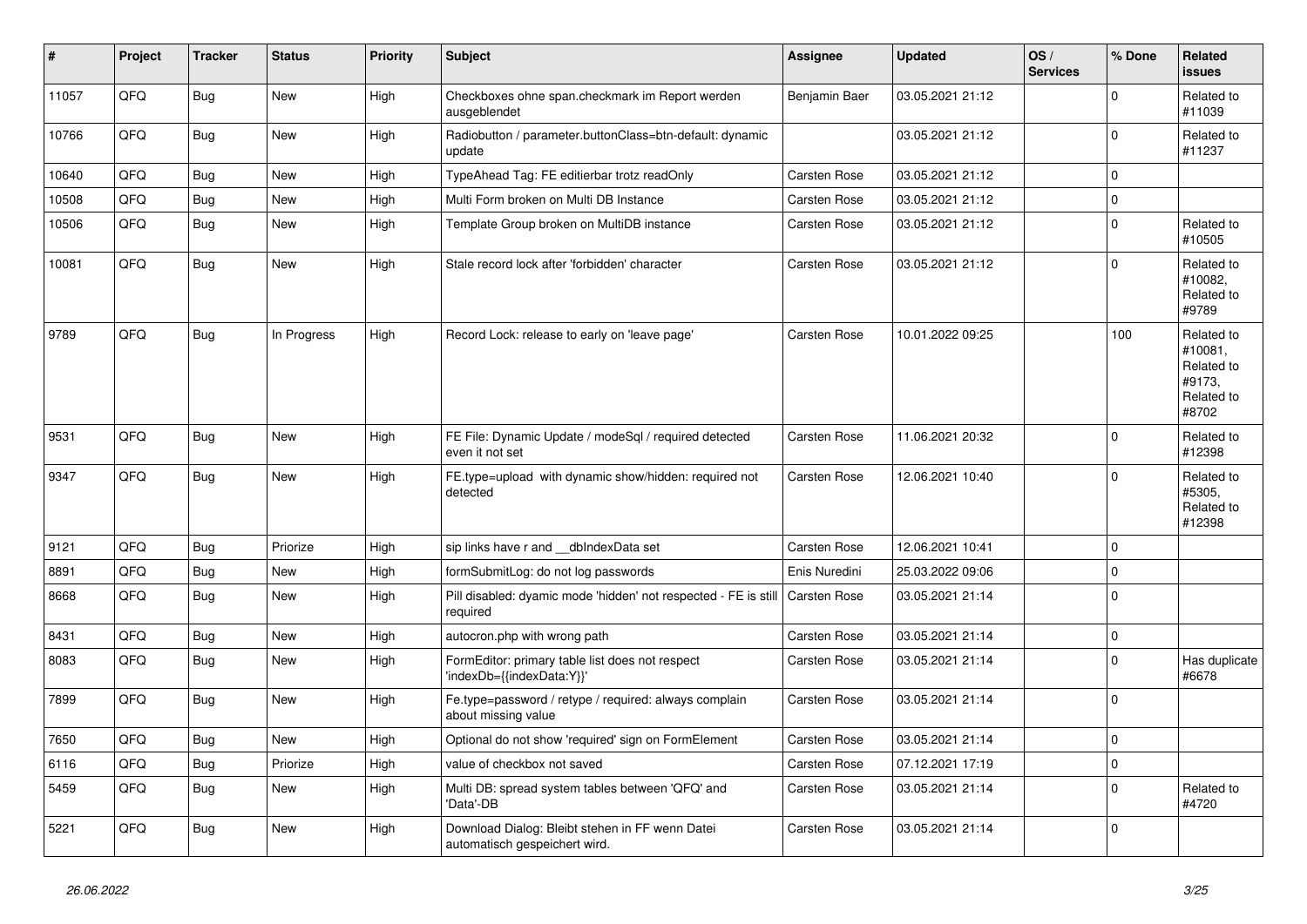| $\vert$ # | <b>Project</b> | <b>Tracker</b> | <b>Status</b>     | <b>Priority</b> | <b>Subject</b>                                                                                         | Assignee               | <b>Updated</b>   | OS/<br><b>Services</b> | % Done      | Related<br><b>issues</b>                                                                                                                                              |
|-----------|----------------|----------------|-------------------|-----------------|--------------------------------------------------------------------------------------------------------|------------------------|------------------|------------------------|-------------|-----------------------------------------------------------------------------------------------------------------------------------------------------------------------|
| 4279      | QFQ            | <b>Bug</b>     | Some day<br>maybe | High            | config.linkVars lost                                                                                   | Carsten Rose           | 03.05.2021 21:14 |                        | $\mathbf 0$ |                                                                                                                                                                       |
| 3570      | QFQ            | Bug            | Some day<br>maybe | High            | Formular mit prmitnew permitEdit=Always wird nicht<br>aufgerufen (ist leer)                            | <b>Carsten Rose</b>    | 03.05.2021 21:14 |                        | $\pmb{0}$   |                                                                                                                                                                       |
| 3109      | QFQ            | Bug            | Some day<br>maybe | High            | RealUrl: Links werden nicht korrekt gerendert                                                          | <b>Carsten Rose</b>    | 03.05.2021 21:14 |                        | $\mathbf 0$ |                                                                                                                                                                       |
| 3061      | QFQ            | Bug            | Some day<br>maybe | High            | winstitute: mysql connection durcheinander - nmhp17<br>(ag7)/QFQ arbeitet mit DB/Tabellen von biostat. | Carsten Rose           | 03.05.2021 21:14 |                        | $\mathbf 0$ |                                                                                                                                                                       |
| 14376     | QFQ            | Feature        | <b>New</b>        | Normal          | QFQ Bootstrap: if missing, create stored procedures                                                    | Enis Nuredini          | 19.06.2022 16:37 |                        | $\pmb{0}$   |                                                                                                                                                                       |
| 14371     | QFQ            | Feature        | Priorize          | Normal          | <b>LDAP via REPORT</b>                                                                                 | <b>Carsten Rose</b>    | 19.06.2022 16:37 |                        | $\pmb{0}$   |                                                                                                                                                                       |
| 14320     | QFQ            | Feature        | ToDo              | Normal          | Allow specific HTML Tags and Attributes: general, TinyMCE                                              | Enis Nuredini          | 17.06.2022 10:44 |                        | $\pmb{0}$   | Related to<br>#12664,<br>Related to<br>#12039,<br>Related to<br>#11702,<br>Related to<br>#7239,<br>Related to<br>#3708,<br>Related to<br>#3646,<br>Related to<br>#880 |
| 14290     | QFQ            | Feature        | Priorize          | Normal          | FormEditor: Show Table Definition                                                                      | Carsten Rose           | 19.06.2022 16:37 |                        | $\pmb{0}$   |                                                                                                                                                                       |
| 14227     | QFQ            | Feature        | <b>New</b>        | Normal          | Selenium Konkurrenz: cypress.io                                                                        | Enis Nuredini          | 28.05.2022 11:02 |                        | $\mathbf 0$ |                                                                                                                                                                       |
| 14185     | QFQ            | Feature        | <b>New</b>        | Normal          | External/Autocron.php - better suitable directory                                                      | Support: System        | 28.05.2022 11:03 |                        | $\mathbf 0$ |                                                                                                                                                                       |
| 14090     | QFQ            | Feature        | New               | Normal          | Nützliche _script funktionen                                                                           | <b>Carsten Rose</b>    | 28.05.2022 11:03 |                        | $\mathbf 0$ |                                                                                                                                                                       |
| 14028     | QFQ            | Feature        | <b>New</b>        | Normal          | Required notification: visual nicer                                                                    | Enis Nuredini          | 28.05.2022 11:01 |                        | $\mathbf 0$ |                                                                                                                                                                       |
| 13945     | QFQ            | Feature        | New               | Normal          | As link: content before/after link                                                                     | Enis Nuredini          | 28.05.2022 11:01 |                        | $\mathbf 0$ | Related to<br>#12262                                                                                                                                                  |
| 13900     | QFQ            | Feature        | Priorize          | Normal          | Selenium: Check das Cookie/PDF funktioniert                                                            | Enis Nuredini          | 25.03.2022 12:45 |                        | $\mathbf 0$ |                                                                                                                                                                       |
| 13843     | QFQ            | Feature        | New               | Normal          | Create JWT via QFQ                                                                                     | Carsten Rose           | 19.03.2022 17:42 |                        | $\pmb{0}$   |                                                                                                                                                                       |
| 13841     | QFQ            | Feature        | <b>New</b>        | Normal          | Create PDF via iText - evaluate                                                                        | Carsten Rose           | 19.03.2022 17:42 |                        | $\pmb{0}$   |                                                                                                                                                                       |
| 13700     | QFQ            | Feature        | New               | Normal          | Redesign gfg.io Seite                                                                                  | Carsten Rose           | 19.03.2022 17:43 |                        | $\pmb{0}$   |                                                                                                                                                                       |
| 13609     | QFQ            | Feature        | New               | Normal          | QFQ Introduction: Seite aufloesen                                                                      | Philipp<br>Gröbelbauer | 28.05.2022 11:02 |                        | $\Omega$    |                                                                                                                                                                       |
| 13608     | QFQ            | Feature        | Some day<br>maybe | Normal          | Automatic Browser Language Redirect                                                                    | Enis Nuredini          | 17.06.2022 08:35 |                        | $\mathbf 0$ |                                                                                                                                                                       |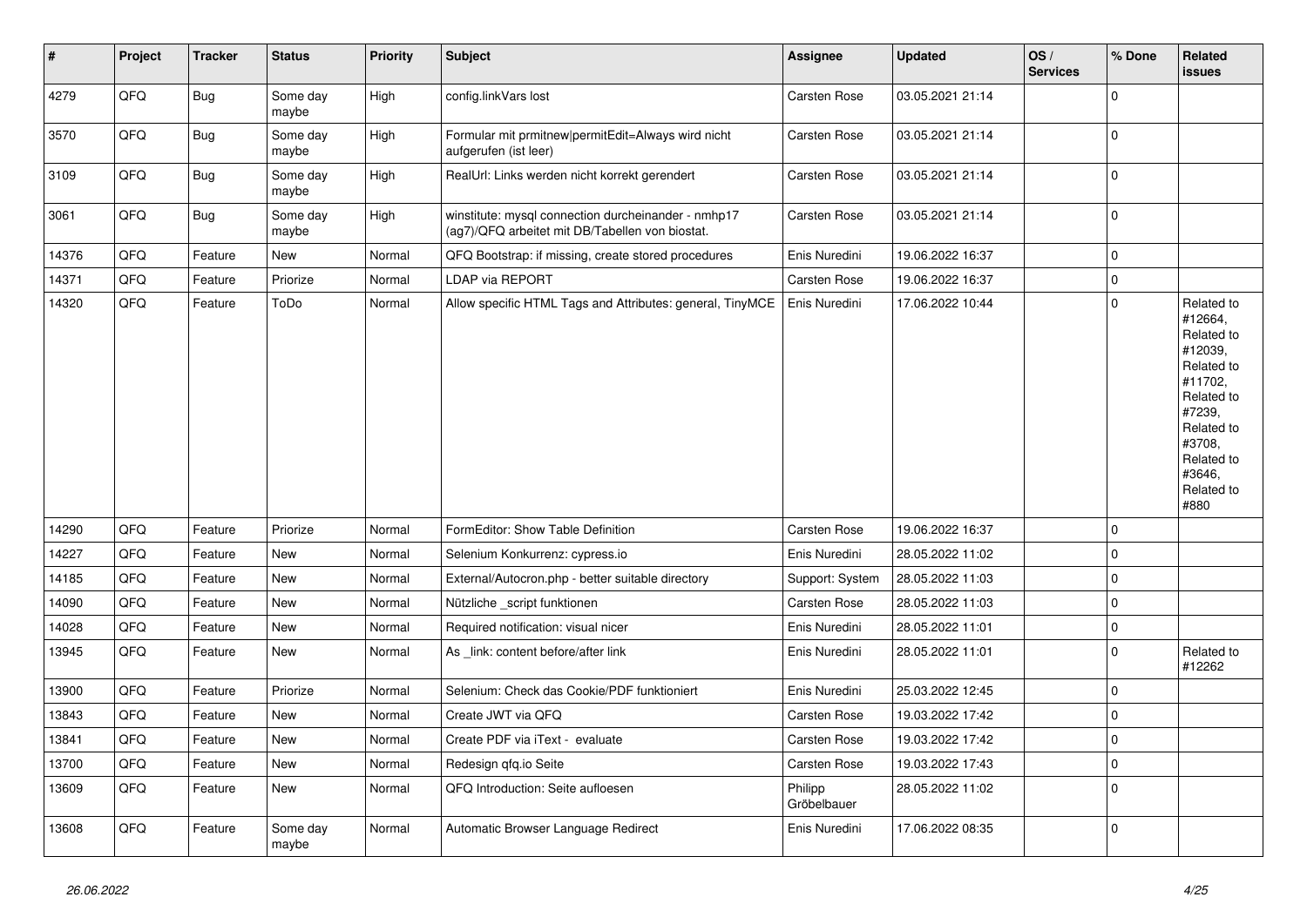| #     | Project | <b>Tracker</b> | <b>Status</b>              | <b>Priority</b> | <b>Subject</b>                                                                              | <b>Assignee</b> | <b>Updated</b>   | OS/<br><b>Services</b> | % Done      | Related<br>issues                                                      |
|-------|---------|----------------|----------------------------|-----------------|---------------------------------------------------------------------------------------------|-----------------|------------------|------------------------|-------------|------------------------------------------------------------------------|
| 13572 | QFQ     | Feature        | Feedback                   | Normal          | Form Load: misleading error message on trying to load non<br>existent primary record        | Enis Nuredini   | 16.05.2022 23:16 |                        | 100         |                                                                        |
| 13566 | QFQ     | Feature        | Ready to sync<br>(develop) | Normal          | Delete config-example.qfq.php file                                                          | Carsten Rose    | 23.12.2021 09:25 |                        | $\mathbf 0$ |                                                                        |
| 13467 | QFQ     | Feature        | New                        | Normal          | ChangeLog Generator                                                                         | Carsten Rose    | 19.03.2022 17:46 |                        | $\mathbf 0$ | Related to<br>#11460                                                   |
| 13354 | QFQ     | Feature        | New                        | Normal          | Using Websocket in QFQ                                                                      | Carsten Rose    | 10.11.2021 15:47 |                        | 0           |                                                                        |
| 13330 | QFQ     | Feature        | In Progress                | Normal          | Multi Form: Upload                                                                          | Carsten Rose    | 07.11.2021 12:40 |                        | 50          | Related to<br>#9706                                                    |
| 12679 | QFQ     | Feature        | New                        | Normal          | tablesorter: custom column width                                                            | Carsten Rose    | 16.06.2021 11:10 |                        | 0           |                                                                        |
| 12664 | QFQ     | Feature        | New                        | Normal          | TinyMCE: report/remove malicous HTML/JS Code                                                | Carsten Rose    | 19.03.2022 17:47 |                        | $\mathbf 0$ | Related to<br>#14320                                                   |
| 12632 | QFQ     | Feature        | New                        | Normal          | TinyMCE: Prepare CSS classes for images                                                     | Carsten Rose    | 04.06.2021 14:35 |                        | 100         | Blocked by<br>#12186                                                   |
| 12630 | QFQ     | Feature        | In Progress                | Normal          | Input: date[time]: min / max values                                                         | Enis Nuredini   | 20.06.2022 18:31 |                        | $\Omega$    | Related to<br>#10096,<br>Related to<br>#14302,<br>Related to<br>#14303 |
| 12611 | QFQ     | Feature        | Some day<br>maybe          | Normal          | Refactoring: Bootstrap with Lazy Loading                                                    | Carsten Rose    | 08.06.2022 10:37 |                        | $\mathbf 0$ | Related to<br>#12490,<br>Related to<br>#10013,<br>Related to<br>#7732  |
| 12603 | QFQ     | Feature        | New                        | Normal          | Dropdown (Select), Radio, checkbox:<br>itemListAlways={{!SELECT key, value}}                | Carsten Rose    | 19.03.2022 17:47 |                        | $\mathbf 0$ |                                                                        |
| 12584 | QFQ     | Feature        | Feedback                   | Normal          | T3 v10 migration script: replace alias-patterns (v11)                                       | Carsten Rose    | 28.05.2022 11:12 |                        | 100         |                                                                        |
| 12556 | QFQ     | Feature        | New                        | Normal          | Pills Title: colored = static or dynamic on allrequiredgiven                                | Benjamin Baer   | 19.03.2022 17:49 |                        | 0           |                                                                        |
| 12504 | QFQ     | Feature        | Priorize                   | Normal          | sql.log: report fe.id                                                                       | Carsten Rose    | 05.05.2021 22:09 |                        | $\mathbf 0$ |                                                                        |
| 12503 | QFQ     | Feature        | Priorize                   | Normal          | Detect dangerous UPDATE statement with missing WHERE                                        | Carsten Rose    | 05.05.2021 22:09 |                        | $\mathbf 0$ |                                                                        |
| 12490 | QFQ     | Feature        | New                        | Normal          | Loading Plugins in QFQ - see what tinymce does. (lazy<br>loading)                           | Benjamin Baer   | 08.06.2022 10:37 |                        | $\mathbf 0$ | Related to<br>#12611,<br>Related to<br>#10013,<br>Related to<br>#7732  |
| 12480 | QFQ     | Feature        | New                        | Normal          | If QFQ upgrade is running, block further request                                            | Carsten Rose    | 03.05.2021 20:45 |                        | 0           |                                                                        |
| 12477 | QFQ     | Feature        | New                        | Normal          | Support for refactoring: Form, FormElement, diverse<br>Tabellen/Spalten, tt-content Records | Carsten Rose    | 03.05.2021 20:45 |                        | $\mathbf 0$ |                                                                        |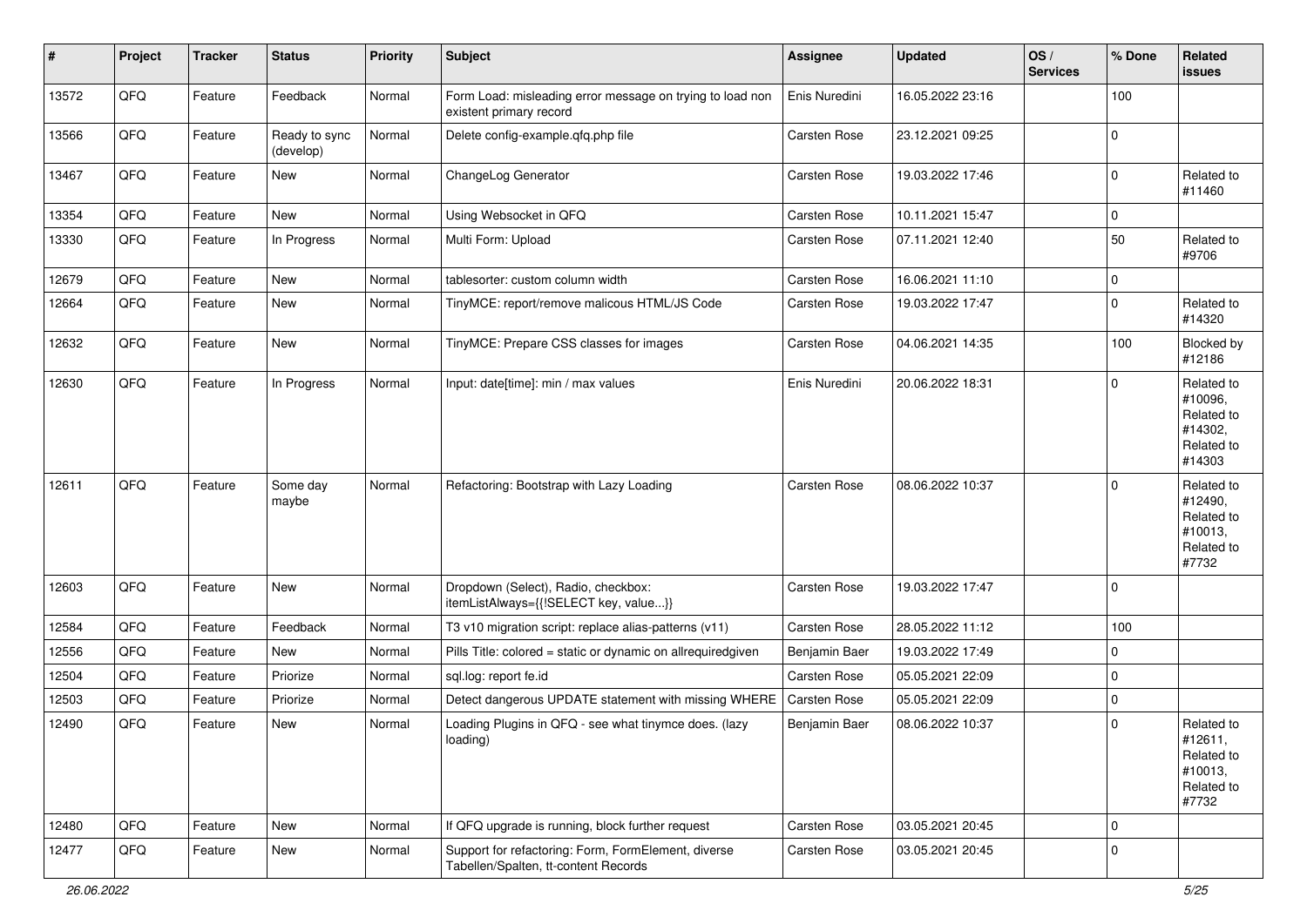| $\vert$ # | Project | <b>Tracker</b> | <b>Status</b>     | <b>Priority</b> | <b>Subject</b>                                                                                                      | Assignee      | <b>Updated</b>   | OS/<br><b>Services</b> | % Done      | Related<br><b>issues</b>                                                    |
|-----------|---------|----------------|-------------------|-----------------|---------------------------------------------------------------------------------------------------------------------|---------------|------------------|------------------------|-------------|-----------------------------------------------------------------------------|
| 12476     | QFQ     | Feature        | New               | Normal          | clearMe: a) should trigger 'dirty', b) sticky on textarea resize                                                    | Benjamin Baer | 04.01.2022 08:40 |                        | $\Omega$    | Related to<br>#9528                                                         |
| 12474     | QFQ     | Feature        | New               | Normal          | Check BaseConfigURL if it is given and the the last char is '/                                                      | Carsten Rose  | 03.05.2021 20:45 |                        | 0           |                                                                             |
| 12465     | QFQ     | Feature        | New               | Normal          | QFQ Function: use in FE to fill StoreRecord                                                                         | Carsten Rose  | 05.05.2021 21:58 |                        | 0           |                                                                             |
| 12452     | QFQ     | Feature        | Priorize          | Normal          | BaseURL: alsways with '/' at the end                                                                                | Carsten Rose  | 19.06.2022 13:45 |                        | 0           | Related to<br>#10782                                                        |
| 12440     | QFQ     | Feature        | In Progress       | Normal          | Typo3 V10 upgrade (durchfuehren und testen)                                                                         | Carsten Rose  | 21.03.2022 09:53 |                        | 50          | Related to<br>#12357,<br>Related to<br>#12067,<br>Related to<br>#10661      |
| 12439     | QFQ     | Feature        | In Progress       | Normal          | TinyMCE Paste from Word & Character Count/Limit                                                                     | Carsten Rose  | 05.05.2021 22:15 |                        | 0           |                                                                             |
| 12413     | QFQ     | Feature        | New               | Normal          | STORE_TYPO3: enhance for {{be_users.email:T}},<br>{{fe_users.email:T}}                                              | Carsten Rose  | 03.05.2021 20:45 |                        | 0           | Related to<br>#12412,<br>Related to<br>#10012                               |
| 12412     | QFQ     | Feature        | New               | Normal          | Action/Escape qualifier 'e' (empty), '0': if given, an empty<br>string (or '0') will be treated as 'not found'      | Carsten Rose  | 08.05.2021 09:40 |                        | $\Omega$    | Related to<br>#12413,<br>Related to<br>#10012                               |
| 12400     | QFQ     | Feature        | New               | Normal          | Tutorial ist in QFQ Doku, Wird in der Suche gefunden, es<br>gibt aber kein Menupunkt - Inhalt ueberpruefen          | Carsten Rose  | 03.05.2021 20:45 |                        | 0           |                                                                             |
| 12337     | QFQ     | Feature        | Some day<br>maybe | Normal          | Database.php: better caching                                                                                        | Carsten Rose  | 16.09.2021 15:10 |                        | 0           |                                                                             |
| 12330     | QFQ     | Feature        | <b>New</b>        | Normal          | Copy to input field / text area / TinyMCE                                                                           | Carsten Rose  | 07.04.2021 09:01 |                        | 0           |                                                                             |
| 12315     | QFQ     | Feature        | Some day<br>maybe | Normal          | Form History (Diffs) / Backups                                                                                      | Carsten Rose  | 16.09.2021 15:10 |                        | $\Omega$    |                                                                             |
| 12269     | QFQ     | Feature        | <b>New</b>        | Normal          | 2FA - Login                                                                                                         | Carsten Rose  | 03.05.2021 20:45 |                        | $\mathbf 0$ |                                                                             |
| 12262     | QFQ     | Feature        | ToDo              | Normal          | Form buttons on top: more customable                                                                                | Enis Nuredini | 17.06.2022 10:44 |                        | 0           | Related to<br>#13945, Has<br>duplicate<br>#4046, Has<br>duplicate<br>#10080 |
| 12163     | QFQ     | Feature        | New               | Normal          | Checkbox: table wrap                                                                                                | Carsten Rose  | 03.05.2021 20:51 |                        | 0           |                                                                             |
| 12162     | QFQ     | Feature        | New               | Normal          | FE.type=sendmail: personalized mailing (several mails) via<br>template                                              | Carsten Rose  | 03.05.2021 20:45 |                        | $\mathbf 0$ |                                                                             |
| 12156     | QFQ     | Feature        | New               | Normal          | Form: Optional disable 'leave page'                                                                                 |               | 03.05.2021 20:45 |                        | 0           |                                                                             |
| 12146     | QFQ     | Feature        | New               | Normal          | Autocron Job: Anzeigen wann der naechste Job ausgefuehrt   Carsten Rose<br>wird, resp das er nicht ausgefuehrt wird |               | 15.03.2021 15:23 |                        | 0           |                                                                             |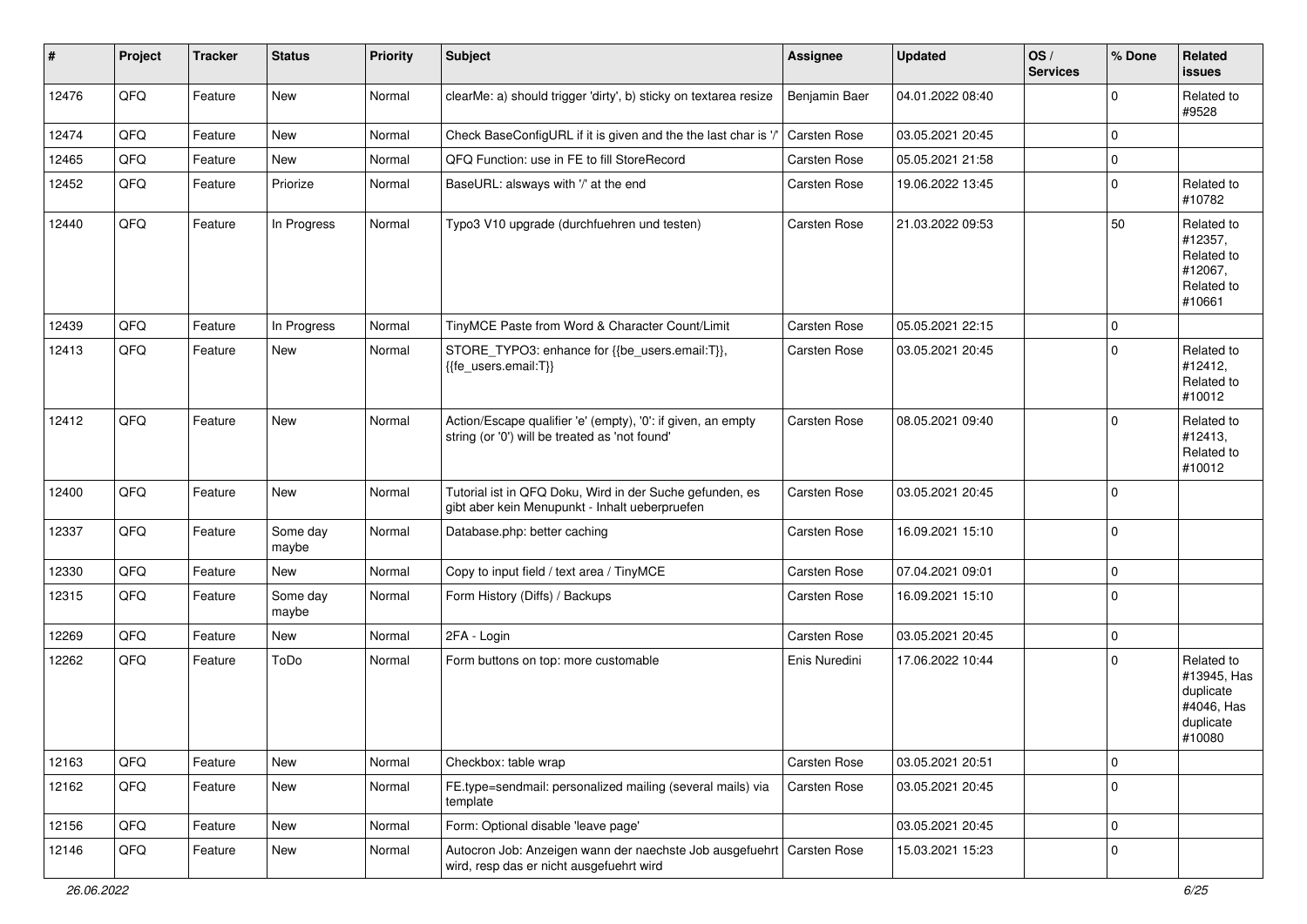| #     | Project | <b>Tracker</b> | <b>Status</b>     | <b>Priority</b> | <b>Subject</b>                                                                                       | <b>Assignee</b>                                        | <b>Updated</b>   | OS/<br><b>Services</b> | % Done      | Related<br><b>issues</b>                     |                      |
|-------|---------|----------------|-------------------|-----------------|------------------------------------------------------------------------------------------------------|--------------------------------------------------------|------------------|------------------------|-------------|----------------------------------------------|----------------------|
| 12135 | QFQ     | Feature        | <b>New</b>        | Normal          | Subrecord: Notiz                                                                                     |                                                        | 24.04.2021 16:58 |                        | $\Omega$    |                                              |                      |
| 12119 | QFQ     | Feature        | New               | Normal          | AS paged: error message missing if there ist no 'r'<br>argument.                                     | Carsten Rose                                           | 03.05.2021 20:51 |                        | $\Omega$    |                                              |                      |
| 12109 | QFQ     | Feature        | New               | Normal          | Donwload Link: Plain, SIP, Persistent Link, Peristent SIP -<br>new notation                          | Carsten Rose                                           | 03.05.2021 20:45 |                        | $\mathbf 0$ | Related to<br>#12085                         |                      |
| 12039 | QFQ     | Feature        | <b>New</b>        | Normal          | Missing htmlSpecialChar() in pre processing on form submit                                           |                                                        | 18.02.2021 00:09 |                        | $\Omega$    | Related to<br>#14320                         |                      |
| 12038 | QFQ     | Feature        | New               | Normal          | a) STORE_VAR: filenameOnlyStripUniq, b) SP:<br>QSTRIPUNIQ()                                          |                                                        | 17.02.2021 23:55 |                        | $\Omega$    |                                              |                      |
| 12024 | QFQ     | Feature        | New               | Normal          | Excel Export: text columns by default decode<br>htmlspeciachar()                                     | Carsten Rose                                           | 17.02.2021 23:55 |                        | $\Omega$    | Related to<br>#12022                         |                      |
| 12023 | QFQ     | Feature        | New               | Normal          | MySQL Stored Precdure: QDECODESPECIALCHAR()                                                          | Carsten Rose                                           | 16.02.2021 11:16 |                        | $\Omega$    | Related to<br>#12022                         |                      |
| 11980 | QFQ     | Feature        | In Progress       | Normal          | protected verzeichnis MUSS geschützt werden                                                          | Carsten Rose                                           | 07.09.2021 13:30 |                        | $\mathbf 0$ |                                              |                      |
| 11955 | QFQ     | Feature        | <b>New</b>        | Normal          | subrecord: new title option to set <th> attributes - e.g. to<br/>customize tablesorter options.</th> | attributes - e.g. to<br>customize tablesorter options. | Carsten Rose     | 03.05.2021 20:47       |             | $\mathbf 0$                                  | Related to<br>#11775 |
| 11892 | QFQ     | Feature        | New               | Normal          | tablesorter: columns with links are hard to order - new<br>qualifier 'Y: <ord>'</ord>                | Enis Nuredini                                          | 23.03.2022 09:22 |                        | $\Omega$    |                                              |                      |
| 11775 | QFQ     | Feature        | New               | Normal          | Subrecord Tooltip pro Feld                                                                           | Carsten Rose                                           | 18.12.2020 15:22 |                        | $\Omega$    | Related to<br>#11955                         |                      |
| 11747 | QFQ     | Feature        | New               | Normal          | Maintenance Page with Redirect                                                                       | Carsten Rose                                           | 03.05.2021 20:47 |                        | $\mathbf 0$ | Related to<br>#11741                         |                      |
| 11716 | QFQ     | Feature        | New               | Normal          | Form an beliebiger Stelle im Report anzeigen                                                         |                                                        | 09.12.2020 09:47 |                        | $\mathbf 0$ |                                              |                      |
| 11702 | QFQ     | Feature        | New               | Normal          | HTML Special Char makes no sense for 'allbut' if '&' is<br>forbidden                                 | Carsten Rose                                           | 07.12.2021 16:35 |                        | $\Omega$    | Related to<br>#5112,<br>Related to<br>#14320 |                      |
| 11535 | QFQ     | Feature        | New               | Normal          | Ability to create SQL columns in frontend QFQ forms                                                  |                                                        | 17.11.2020 12:11 |                        | $\mathbf 0$ |                                              |                      |
| 11534 | QFQ     | Feature        | New               | Normal          | Report: Action on selected rows - Table batchprocessing<br>feature                                   |                                                        | 18.11.2020 08:15 |                        | $\mathbf 0$ |                                              |                      |
| 11523 | QFQ     | Feature        | New               | Normal          | Mit dynamic Update erkennen, ob Upload gemacht wurde                                                 | Carsten Rose                                           | 13.11.2020 15:07 |                        | $\mathbf 0$ | Related to<br>#9533                          |                      |
| 11516 | QFQ     | Feature        | New               | Normal          | Multi Page Form (Previous/Next Buttons)                                                              | Carsten Rose                                           | 16.03.2021 17:52 |                        | 0           |                                              |                      |
| 11504 | QFQ     | Feature        | New               | Normal          | Dynamic Update: Button text update for 'Save',' Close' &<br>'Delete'                                 | Carsten Rose                                           | 12.11.2020 23:44 |                        | $\mathbf 0$ |                                              |                      |
| 11460 | QFQ     | Feature        | New               | Normal          | Easier creation of changelog: gitchangelog                                                           | Carsten Rose                                           | 12.06.2021 10:20 |                        | $\mathbf 0$ | Related to<br>#13467                         |                      |
| 11323 | QFQ     | Feature        | Some day<br>maybe | Normal          | Report Frontend Editor Modal + Codemirror                                                            | Carsten Rose                                           | 16.09.2021 15:10 |                        | 0           | Related to<br>#11036                         |                      |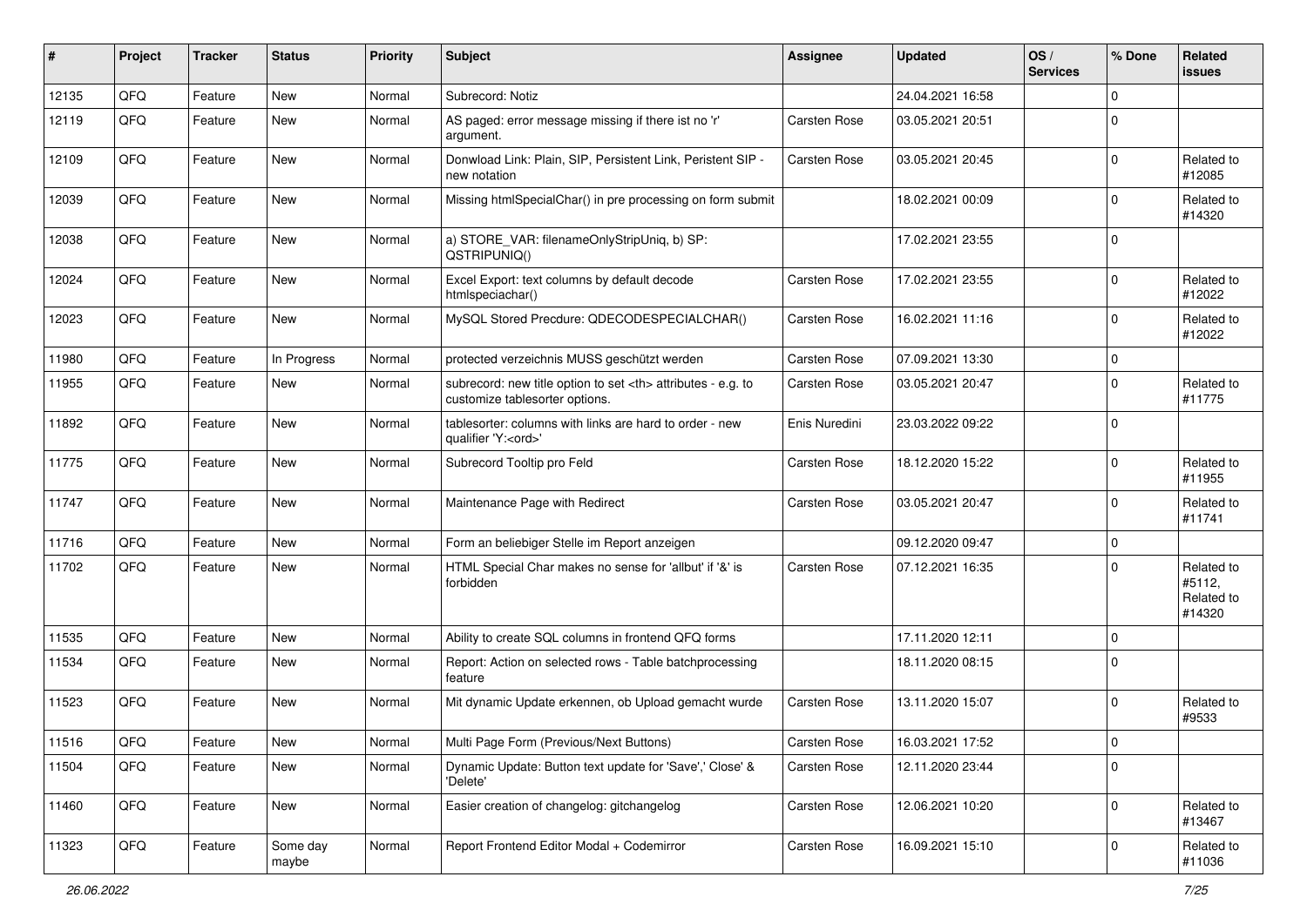| $\sharp$ | Project | <b>Tracker</b> | <b>Status</b>     | <b>Priority</b> | <b>Subject</b>                                                                      | Assignee       | Updated          | OS/<br><b>Services</b> | % Done      | Related<br>issues                            |
|----------|---------|----------------|-------------------|-----------------|-------------------------------------------------------------------------------------|----------------|------------------|------------------------|-------------|----------------------------------------------|
| 11322    | QFQ     | Feature        | Some day<br>maybe | Normal          | Form Element JSON - (multiline parameter field)                                     | Carsten Rose   | 16.09.2021 15:10 |                        | $\Omega$    |                                              |
| 11320    | QFQ     | Feature        | Priorize          | Normal          | Typo3 Version 10 support                                                            | Carsten Rose   | 05.05.2021 22:09 |                        | $\mathbf 0$ |                                              |
| 11217    | QFQ     | Feature        | Some day<br>maybe | Normal          | <b>Extend Script Functionality</b>                                                  | Carsten Rose   | 16.09.2021 15:10 |                        | $\Omega$    |                                              |
| 11080    | QFQ     | Feature        | New               | Normal          | Send MQTT messages                                                                  | Carsten Rose   | 29.08.2020 19:49 |                        | $\mathbf 0$ |                                              |
| 11076    | QFQ     | Feature        | In Progress       | Normal          | SELECT  AS _websocket                                                               | Carsten Rose   | 30.08.2020 17:49 |                        | $\mathbf 0$ |                                              |
| 11036    | QFQ     | Feature        | Some day<br>maybe | Normal          | inline report editor permissions                                                    | Carsten Rose   | 16.09.2021 15:09 |                        | $\Omega$    | Related to<br>#11323                         |
| 10996    | QFQ     | Feature        | New               | Normal          | Download video via sip: no seek                                                     | Carsten Rose   | 12.08.2020 14:18 |                        | $\mathbf 0$ |                                              |
| 10979    | QFQ     | Feature        | New               | Normal          | Ajax Calls an API - dataReport                                                      | Carsten Rose   | 11.05.2022 12:15 |                        | $\Omega$    |                                              |
| 10976    | QFQ     | Feature        | New               | Normal          | Excel Export Verbesserungen                                                         | Carsten Rose   | 06.08.2020 10:56 |                        | $\Omega$    |                                              |
| 10874    | QFQ     | Feature        | New               | Normal          | Erstellen eines Foreign Keys in der Tabelle "FormElement"                           |                | 13.07.2020 10:11 |                        | $\mathbf 0$ |                                              |
| 10819    | QFQ     | Feature        | New               | Normal          | Persistent SIP - second try                                                         | Carsten Rose   | 29.06.2020 23:02 |                        | $\mathbf 0$ | Related to<br>#6261                          |
| 10793    | QFQ     | Feature        | In Progress       | Normal          | Update NPM Packages                                                                 | Carsten Rose   | 07.09.2021 13:25 |                        | $30\,$      |                                              |
| 10782    | QFQ     | Feature        | Feedback          | Normal          | Tiny MCE: Image Upload                                                              | Enis Nuredini  | 16.05.2022 23:16 |                        | $\Omega$    | Related to<br>#12452                         |
| 10763    | QFQ     | Feature        | New               | Normal          | form accessed and submitted despite logout?                                         |                | 16.06.2020 11:43 |                        | $\mathbf 0$ |                                              |
| 10745    | QFQ     | Feature        | Some day<br>maybe | Normal          | Tablesorter Excel Export                                                            | Carsten Rose   | 16.09.2021 15:09 |                        | $\Omega$    |                                              |
| 10738    | QFQ     | Feature        | Some day<br>maybe | Normal          | CORS headers for external API requests                                              |                | 10.06.2020 14:00 |                        | $\mathbf 0$ |                                              |
| 10716    | QFQ     | Feature        | Some day<br>maybe | Normal          | Business Logic mit Externen Skripten                                                | Carsten Rose   | 16.09.2021 15:10 |                        | $\Omega$    | Related to<br>#10713,<br>Related to<br>#8217 |
| 10714    | QFQ     | Feature        | New               | Normal          | multi Table Form                                                                    | Carsten Rose   | 16.03.2021 18:44 |                        | $\Omega$    |                                              |
| 10593    | QFQ     | Feature        | New               | Normal          | label2: text behind input element                                                   | Carsten Rose   | 16.05.2020 10:57 |                        | 0           |                                              |
| 10569    | QFQ     | Feature        | Priorize          | Normal          | link _blank more safe                                                               | Enis Nuredini  | 25.03.2022 12:44 |                        | $\mathbf 0$ |                                              |
| 10463    | QFQ     | Feature        | New               | Normal          | Report_link: expliztes setzen von HTML Tags (Bedarf fuer<br>'data-selenium' & 'id') | Enis Nuredini  | 23.03.2022 09:23 |                        | $\pmb{0}$   | Related to<br>#7648                          |
| 10443    | QFQ     | Feature        | In Progress       | Normal          | Konzept_api / _live                                                                 | Carsten Rose   | 07.05.2020 09:39 |                        | $\mathbf 0$ |                                              |
| 10384    | QFQ     | Feature        | New               | Normal          | Parameter Exchange QFQ Instances                                                    |                | 07.05.2020 09:38 |                        | $\pmb{0}$   |                                              |
| 10345    | QFQ     | Feature        | New               | Normal          | Templates - Patterns QFQ Style                                                      |                | 03.05.2021 21:01 |                        | 0           | Related to<br>#10713                         |
| 10124    | QFQ     | Feature        | Feedback          | Normal          | qfq AAI-Login                                                                       | Karin Niffeler | 07.05.2020 09:36 |                        | $\mathbf 0$ |                                              |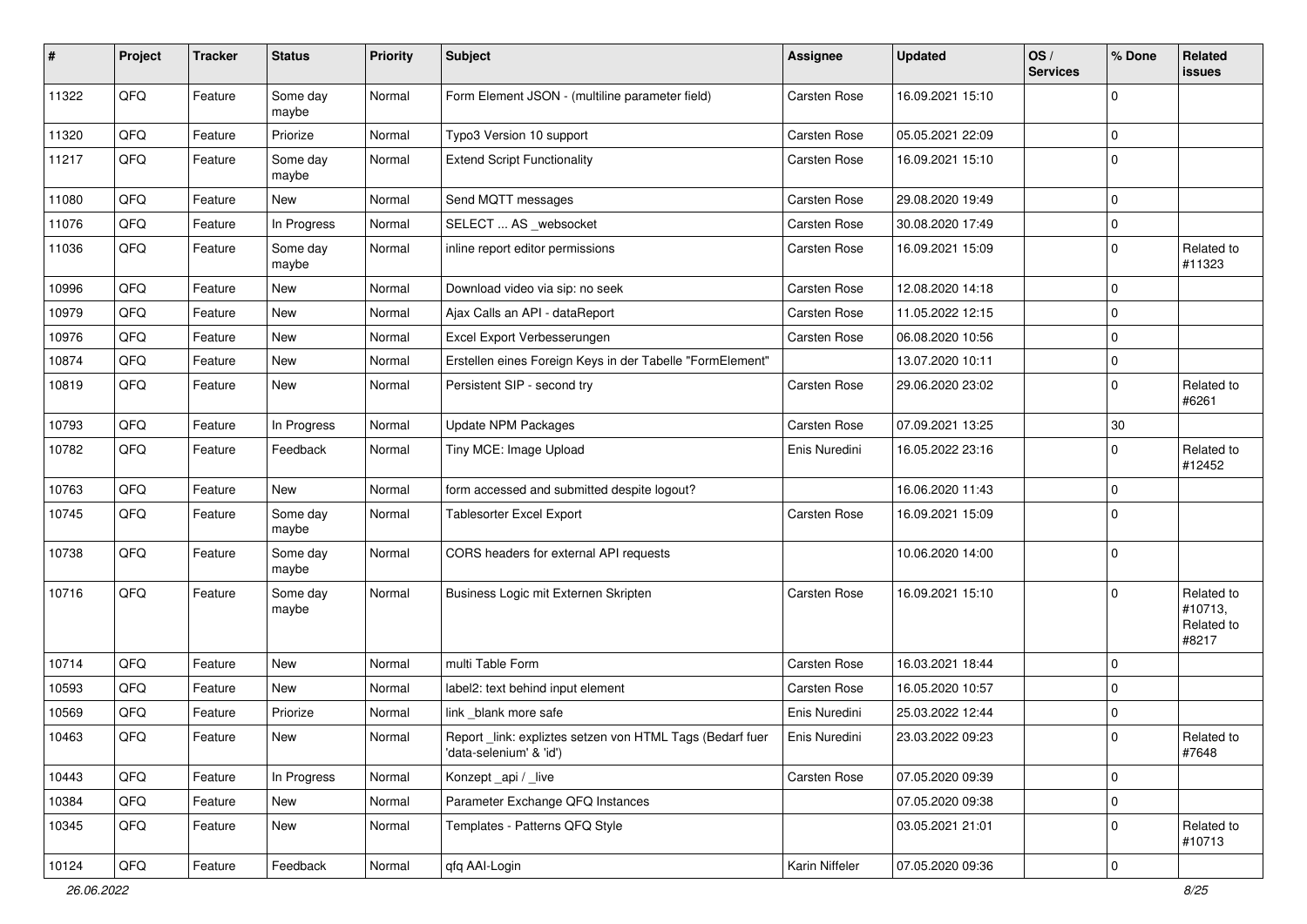| $\vert$ # | Project | <b>Tracker</b> | <b>Status</b>     | <b>Priority</b> | <b>Subject</b>                                                                                                                        | <b>Assignee</b> | <b>Updated</b>   | OS/<br><b>Services</b> | % Done      | Related<br>issues                                                      |
|-----------|---------|----------------|-------------------|-----------------|---------------------------------------------------------------------------------------------------------------------------------------|-----------------|------------------|------------------------|-------------|------------------------------------------------------------------------|
| 10119     | QFQ     | Feature        | New               | Normal          | Dropdown (selectlist) & TypeAhead: format and catagorize<br>list                                                                      | Carsten Rose    | 07.05.2020 09:36 |                        | $\mathbf 0$ |                                                                        |
| 10116     | QFQ     | Feature        | Some day<br>maybe | Normal          | TypeAhead: Tag - show inside 'input' element                                                                                          | Carsten Rose    | 16.09.2021 15:09 |                        | $\mathbf 0$ |                                                                        |
| 10115     | QFQ     | Feature        | New               | Normal          | TypeAhead: static list                                                                                                                | Carsten Rose    | 26.02.2020 16:42 |                        | 100         |                                                                        |
| 10095     | QFQ     | Feature        | Some day<br>maybe | Normal          | Generic Gitlab Integration into QFQ                                                                                                   | Carsten Rose    | 16.09.2021 15:10 |                        | $\Omega$    |                                                                        |
| 10080     | QFQ     | Feature        | New               | Normal          | Popup on 'save' / 'close': configure dialog (answer<br>yes/no/cancle/)                                                                | Carsten Rose    | 28.03.2021 20:52 |                        | $\mathbf 0$ | Is duplicate<br>of #12262                                              |
| 10015     | QFQ     | Feature        | Priorize          | Normal          | Monospace in Textarea                                                                                                                 | Carsten Rose    | 03.02.2020 13:40 |                        | $\mathbf 0$ |                                                                        |
| 10014     | QFQ     | Feature        | New               | Normal          | Manual.rst: describe behaviour and process order of<br>fillStoreVar, slaveId, sqlBefore,                                              | Carsten Rose    | 01.02.2020 22:31 |                        | $\mathbf 0$ |                                                                        |
| 10013     | QFQ     | Feature        | Some day<br>maybe | Normal          | FE.typ=editor: CodeMirror                                                                                                             | Carsten Rose    | 08.06.2022 10:37 |                        | $\mathbf 0$ | Related to<br>#12611,<br>Related to<br>#12490,<br>Related to<br>#7732  |
| 10012     | QFQ     | Feature        | Priorize          | Normal          | redirectAllMailTo: {{beEmail:T}}                                                                                                      | Carsten Rose    | 08.05.2021 09:54 |                        | $\mathbf 0$ | Related to<br>#12412,<br>Related to<br>#12413,<br>Related to<br>#10011 |
| 10011     | QFQ     | Feature        | Priorize          | Normal          | Offer new STORE_TYPO3 Variable 'beUser', 'beEmail'                                                                                    | Carsten Rose    | 08.05.2021 09:51 |                        | 0           | Related to<br>#10012,<br>Related to<br>#12511                          |
| 10005     | QFQ     | Feature        | Priorize          | Normal          | Report / special column name:  AS _calendar                                                                                           | Carsten Rose    | 03.06.2020 17:28 |                        | $\mathbf 0$ |                                                                        |
| 10003     | QFQ     | Feature        | Priorize          | Normal          | fieldset: stronger visualize group                                                                                                    | Benjamin Baer   | 12.02.2020 08:13 |                        | 0           |                                                                        |
| 9983      | QFQ     | Feature        | New               | Normal          | Report Notation: new keyword 'range'                                                                                                  | Carsten Rose    | 01.02.2020 15:55 |                        | $\mathbf 0$ |                                                                        |
| 9968      | QFQ     | Feature        | Priorize          | Normal          | Tooltip in Links for Developer                                                                                                        | Carsten Rose    | 01.02.2020 23:17 |                        | 0           |                                                                        |
| 9928      | QFQ     | Feature        | Priorize          | Normal          | SpecialColumnName: a) Deprecated: ' AS "_+tag " ', b)<br>New: ' AS "_ <tag1><tag2>"'</tag2></tag1>                                    | Carsten Rose    | 01.02.2020 23:17 |                        | $\mathbf 0$ | Related to<br>#9929                                                    |
| 9927      | QFQ     | Feature        | New               | Normal          | QFQ Update: a) Update nur machen wenn BE User<br>eingeloggt ist., b) Bei Fehler genaue Meldung welcher<br>Updateschritt Probleme hat. | Carsten Rose    | 22.01.2020 12:59 |                        | $\mathbf 0$ |                                                                        |
| 9900      | QFQ     | Feature        | Priorize          | Normal          | Generic API Call: tt-content record >> JSON                                                                                           | Carsten Rose    | 01.02.2020 10:13 |                        | $\mathbf 0$ |                                                                        |
| 9853      | QFQ     | Feature        | New               | Normal          | Check das SQL / QFQ / Mail Logfile geschrieben wird                                                                                   |                 | 09.01.2020 11:15 |                        | $\mathbf 0$ |                                                                        |
| 9811      | QFQ     | Feature        | New               | Normal          | Report: tag every n'th row                                                                                                            | Carsten Rose    | 01.02.2020 23:22 |                        | $\pmb{0}$   |                                                                        |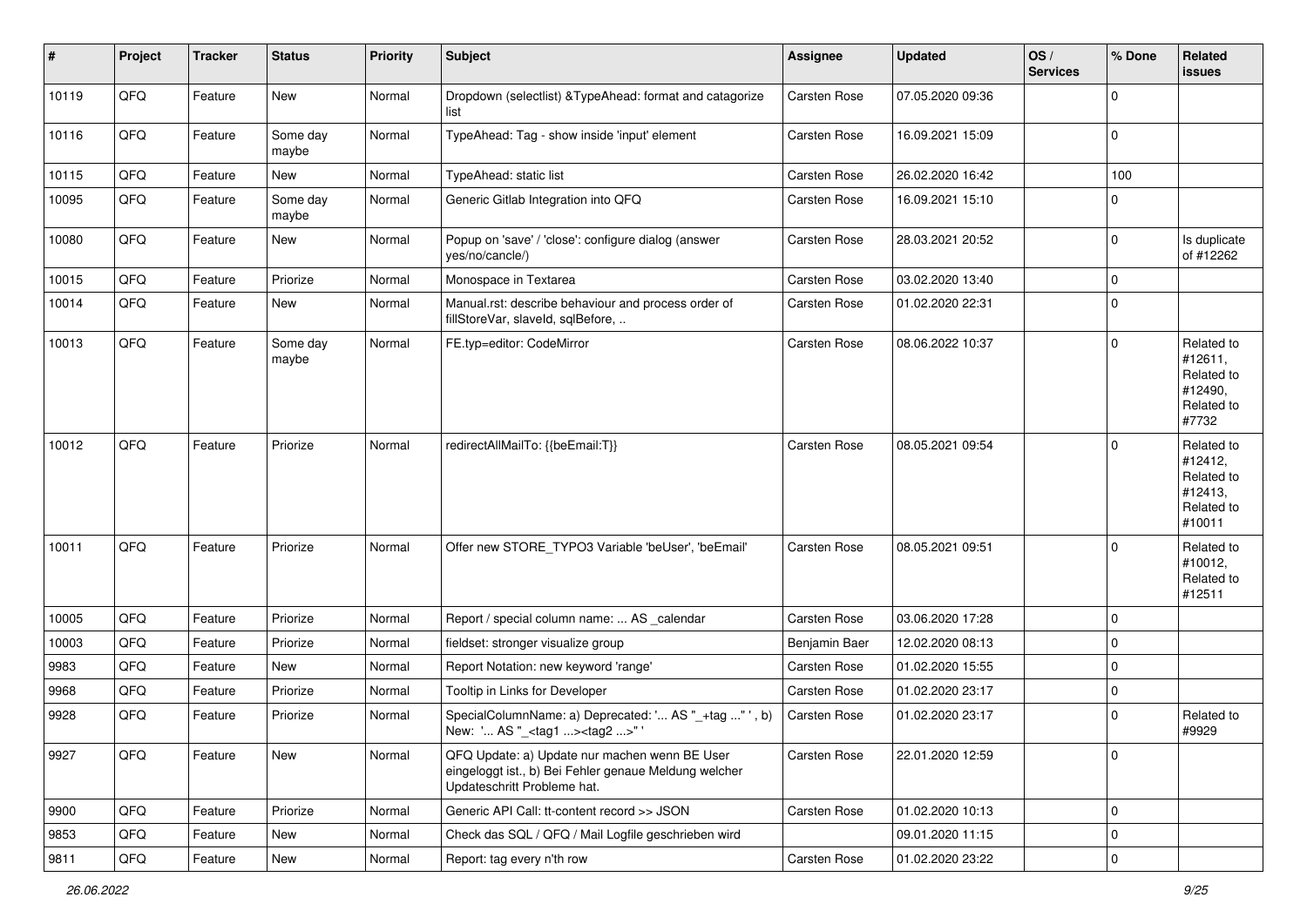| $\vert$ # | <b>Project</b> | <b>Tracker</b> | <b>Status</b>     | <b>Priority</b> | <b>Subject</b>                                                                  | Assignee            | <b>Updated</b>   | OS/<br><b>Services</b> | % Done              | Related<br><b>issues</b>                                             |
|-----------|----------------|----------------|-------------------|-----------------|---------------------------------------------------------------------------------|---------------------|------------------|------------------------|---------------------|----------------------------------------------------------------------|
| 9781      | QFQ            | Feature        | <b>New</b>        | Normal          | Button: CSS class to make buttons smaller                                       | <b>Carsten Rose</b> | 01.02.2020 23:22 |                        | $\Omega$            |                                                                      |
| 9777      | QFQ            | Feature        | New               | Normal          | Logging QFQ Variables                                                           | Carsten Rose        | 16.12.2019 17:17 |                        | $\mathbf 0$         |                                                                      |
| 9707      | QFQ            | Feature        | New               | Normal          | SIP security: encode pageld and check pageld on decode                          | <b>Carsten Rose</b> | 01.02.2020 23:22 |                        | $\mathbf 0$         |                                                                      |
| 9706      | QFQ            | Feature        | New               | Normal          | Multi File Upload (hidden template group)                                       | Carsten Rose        | 01.02.2020 23:22 |                        | $\overline{0}$      | Related to<br>#7521,<br>Related to<br>#5562,<br>Related to<br>#13330 |
| 9704      | QFQ            | Feature        | Some day<br>maybe | Normal          | Thumbnails Generieren beim Splitten von PDF Files                               | Carsten Rose        | 11.12.2019 16:01 |                        | $\Omega$            |                                                                      |
| 9668      | QFQ            | Feature        | Priorize          | Normal          | Form.mode: rename 'hidden' to 'hide'                                            | <b>Carsten Rose</b> | 05.05.2021 22:14 |                        | $\mathbf 0$         | Related to<br>#6437                                                  |
| 9602      | QFQ            | Feature        | New               | Normal          | Form definition as JSON                                                         | <b>Carsten Rose</b> | 01.02.2020 23:21 |                        | $\mathbf 0$         | Related to<br>#9600                                                  |
| 9579      | QFQ            | Feature        | Some day<br>maybe | Normal          | Multiform with Process Row                                                      | Carsten Rose        | 11.12.2019 16:01 |                        | $\Omega$            |                                                                      |
| 9537      | QFQ            | Feature        | New               | Normal          | FormEditor: Edit fieldset in FrontEnd                                           | <b>Carsten Rose</b> | 01.02.2020 23:22 |                        | $\mathbf 0$         |                                                                      |
| 9394      | QFQ            | Feature        | Priorize          | Normal          | REST: allow for non numerical ids in get requests                               | Carsten Rose        | 05.05.2021 22:10 |                        | $\mathbf 0$         |                                                                      |
| 9352      | QFQ            | Feature        | New               | Normal          | FE 'Native' fire slaveld, sqlAfter, sqlIns                                      | Carsten Rose        | 01.02.2020 23:22 |                        | $\mathbf 0$         |                                                                      |
| 9348      | QFQ            | Feature        | <b>New</b>        | Normal          | defaultThumbnailSize: pre render thumbnails                                     | <b>Carsten Rose</b> | 12.06.2021 09:05 |                        | $\mathbf 0$         |                                                                      |
| 9346      | QFQ            | Feature        | Priorize          | Normal          | beforeSave: check if an upload is given                                         | <b>Carsten Rose</b> | 11.06.2021 21:18 |                        | $\mathsf{O}\xspace$ |                                                                      |
| 9221      | QFQ            | Feature        | New               | Normal          | typeAhead: Zeichenlimite ausschalten                                            | Carsten Rose        | 08.05.2021 17:06 |                        | $\mathbf 0$         |                                                                      |
| 9208      | QFQ            | Feature        | New               | Normal          | Manage 'recent' records                                                         | <b>Carsten Rose</b> | 01.02.2020 23:22 |                        | $\mathbf 0$         |                                                                      |
| 9136      | QFQ            | Feature        | New               | Normal          | Create ZIP files with dynamic PDFs                                              | <b>Carsten Rose</b> | 01.02.2020 23:22 |                        | $\mathsf{O}\xspace$ |                                                                      |
| 9135      | QFQ            | Feature        | Priorize          | Normal          | Progress Bar generic / replace old hourglass download<br>popup                  | Benjamin Baer       | 03.01.2022 07:43 |                        | $\Omega$            |                                                                      |
| 9130      | QFQ            | Feature        | Some day<br>maybe | Normal          | tablesorter: Automatic Row numbering / Zeilenummer                              | Benjamin Baer       | 01.02.2020 23:22 |                        | $\mathbf 0$         |                                                                      |
| 9129      | QFQ            | Feature        | <b>New</b>        | Normal          | sqlValidate: Message as notification, not as error                              | <b>Carsten Rose</b> | 01.02.2020 23:22 |                        | $\mathbf 0$         | Related to<br>#9128                                                  |
| 9128      | QFQ            | Feature        | New               | Normal          | Error Message: not replaced variables- a) replace back to<br>'{{', b) underline | Carsten Rose        | 01.02.2020 23:22 |                        | $\mathbf 0$         | Related to<br>#9129                                                  |
| 8975      | QFQ            | Feature        | New               | Normal          | Report Notation: 2.0                                                            | Carsten Rose        | 01.02.2020 23:22 |                        | $\mathbf 0$         | Related to<br>#8963                                                  |
| 8963      | QFQ            | Feature        | Priorize          | Normal          | Setting values in a store: flexible way                                         | <b>Carsten Rose</b> | 05.05.2021 22:10 |                        | $\Omega$            | Related to<br>#8975                                                  |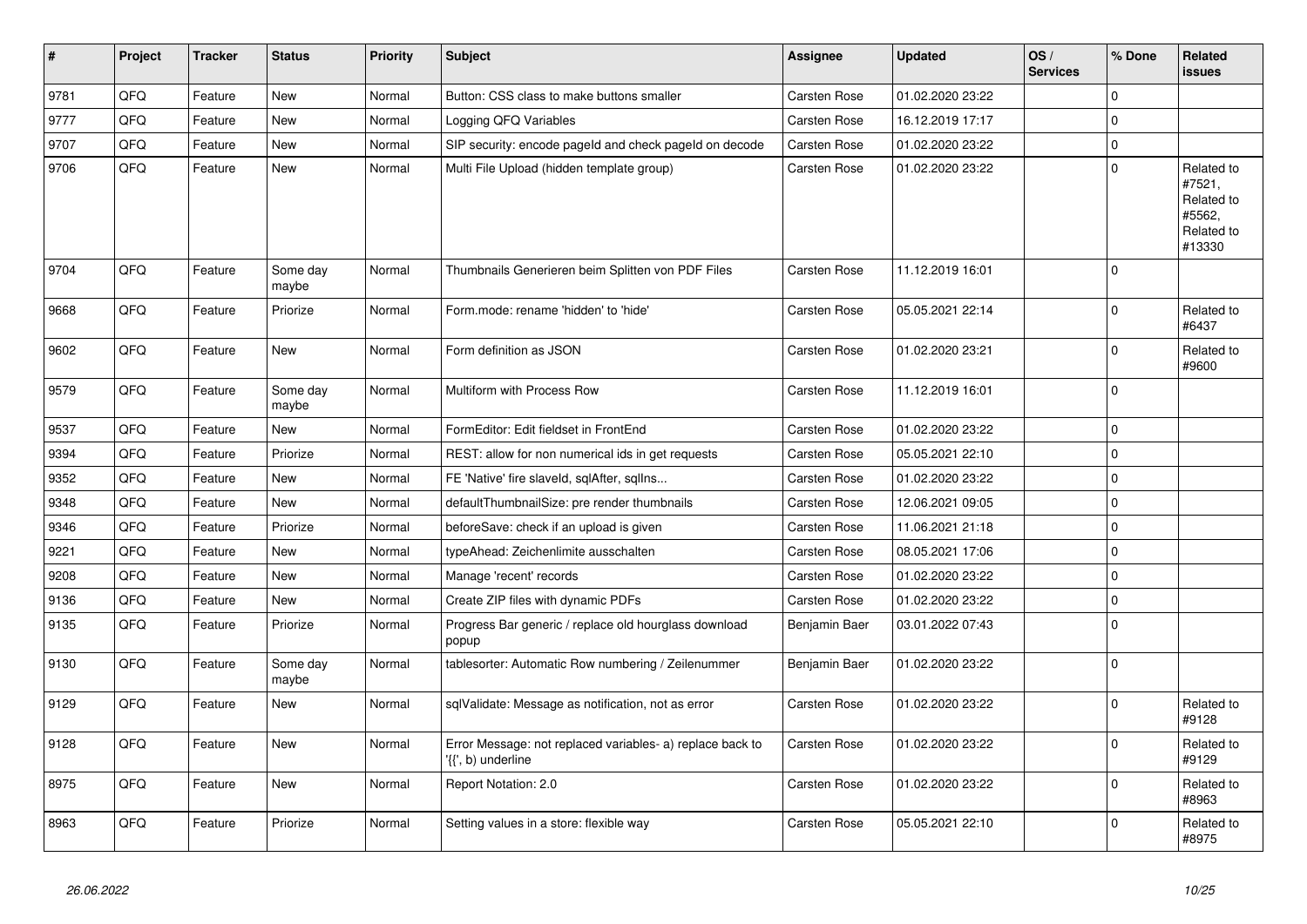| $\pmb{\#}$ | Project | <b>Tracker</b> | <b>Status</b>     | <b>Priority</b> | Subject                                                                                                | <b>Assignee</b> | <b>Updated</b>   | OS/<br><b>Services</b> | % Done      | Related<br>issues    |
|------------|---------|----------------|-------------------|-----------------|--------------------------------------------------------------------------------------------------------|-----------------|------------------|------------------------|-------------|----------------------|
| 8894       | QFQ     | Feature        | Some day<br>maybe | Normal          | Documentation Tags Usable in QFQ Application                                                           | Carsten Rose    | 11.12.2019 16:01 |                        | $\Omega$    |                      |
| 8892       | QFQ     | Feature        | Some day<br>maybe | Normal          | Display and Edit SQL Comments in Form Editor                                                           | Carsten Rose    | 11.12.2019 16:01 |                        | $\Omega$    |                      |
| 8806       | QFQ     | Feature        | New               | Normal          | SQL Function nl2br                                                                                     | Carsten Rose    | 01.02.2020 23:22 |                        | $\mathbf 0$ |                      |
| 8719       | QFQ     | Feature        | New               | Normal          | extraButtonLock: add support for 0/1                                                                   | Carsten Rose    | 01.02.2020 23:22 |                        | $\Omega$    |                      |
| 8702       | QFQ     | Feature        | New               | Normal          | Load Record which is locked: missing user info                                                         | Carsten Rose    | 11.12.2019 16:16 |                        | $\Omega$    | Related to<br>#9789  |
| 8586       | QFQ     | Feature        | Some day<br>maybe | Normal          | QFQ: Enhance Error message for 'record not found'                                                      | Carsten Rose    | 16.09.2021 15:10 |                        | $\Omega$    |                      |
| 8585       | QFQ     | Feature        | Priorize          | Normal          | Enhance Error message for 'unknown form'                                                               | Carsten Rose    | 01.02.2020 10:13 |                        | $\Omega$    |                      |
| 8584       | QFQ     | Feature        | Priorize          | Normal          | FE 'Action' - never assign to Container (except Template<br>Group)                                     | Carsten Rose    | 01.02.2020 10:13 |                        | $\Omega$    |                      |
| 8522       | QFQ     | Feature        | Some day<br>maybe | Normal          | build QFQ - npm warnings                                                                               | Benjamin Baer   | 01.02.2020 23:19 |                        | 50          |                      |
| 8520       | QFQ     | Feature        | Some day<br>maybe | Normal          | Bring QFQ to Composer                                                                                  | Carsten Rose    | 16.09.2021 15:10 |                        | $\Omega$    |                      |
| 8336       | QFQ     | Feature        | New               | Normal          | Form > modified > Close New: a) Optional disable popup, b)<br>custom text, c) mode on save: close stay | Carsten Rose    | 01.02.2020 23:22 |                        | $\Omega$    | Related to<br>#8335  |
| 8277       | QFQ     | Feature        | Priorize          | Normal          | fe.parameter.default=                                                                                  | Carsten Rose    | 01.02.2020 23:17 |                        | $\Omega$    | Related to<br>#8113  |
| 8217       | QFQ     | Feature        | New               | Normal          | if-elseif-else construct                                                                               | Carsten Rose    | 16.03.2021 18:41 |                        | $\Omega$    | Related to<br>#10716 |
| 8187       | QFQ     | Feature        | New               | Normal          | Subrecord: enable/hide new button - make new/edit/delete<br>customizeable.                             | Carsten Rose    | 06.03.2021 18:44 |                        | $\Omega$    | Related to<br>#11326 |
| 8101       | QFQ     | Feature        | Some day<br>maybe | Normal          | Password hash: support further hashing methods                                                         | Carsten Rose    | 16.09.2021 15:10 |                        | $\Omega$    |                      |
| 8089       | QFQ     | Feature        | New               | Normal          | Copy/Paste for FormElements                                                                            | Carsten Rose    | 01.02.2020 23:22 |                        | $\Omega$    |                      |
| 8056       | QFQ     | Feature        | Some day<br>maybe | Normal          | Termin Organisation (Reservation)                                                                      |                 | 01.02.2020 23:19 |                        | $\Omega$    | Related to<br>#8658  |
| 8044       | QFQ     | Feature        | Priorize          | Normal          | Transaction: a) Form, b) Report                                                                        | Carsten Rose    | 05.05.2021 22:14 |                        | $\Omega$    | Related to<br>#8043  |
| 8034       | QFG     | Feature        | Priorize          | Normal          | FormElement 'data': 22.22.2222 should not be accepted                                                  | Carsten Rose    | 01.02.2020 10:13 |                        | 0           |                      |
| 7965       | QFQ     | Feature        | Priorize          | Normal          | Input type 'text' with visual format - currency                                                        | Benjamin Baer   | 03.01.2022 07:45 |                        | $\mathbf 0$ |                      |
| 7924       | QFQ     | Feature        | New               | Normal          | Radio/Checkbox with Tooltip                                                                            | Carsten Rose    | 01.02.2020 23:22 |                        | 0           |                      |
| 7921       | QFQ     | Feature        | Some day<br>maybe | Normal          | Rest API Export: URL kuerzer machen                                                                    |                 | 01.02.2020 23:19 |                        | $\mathbf 0$ |                      |
| 7920       | QFQ     | Feature        | New               | Normal          | FE: Syntax Highlight, Zeinlenumbruch                                                                   | Carsten Rose    | 01.02.2020 10:03 |                        | $\pmb{0}$   |                      |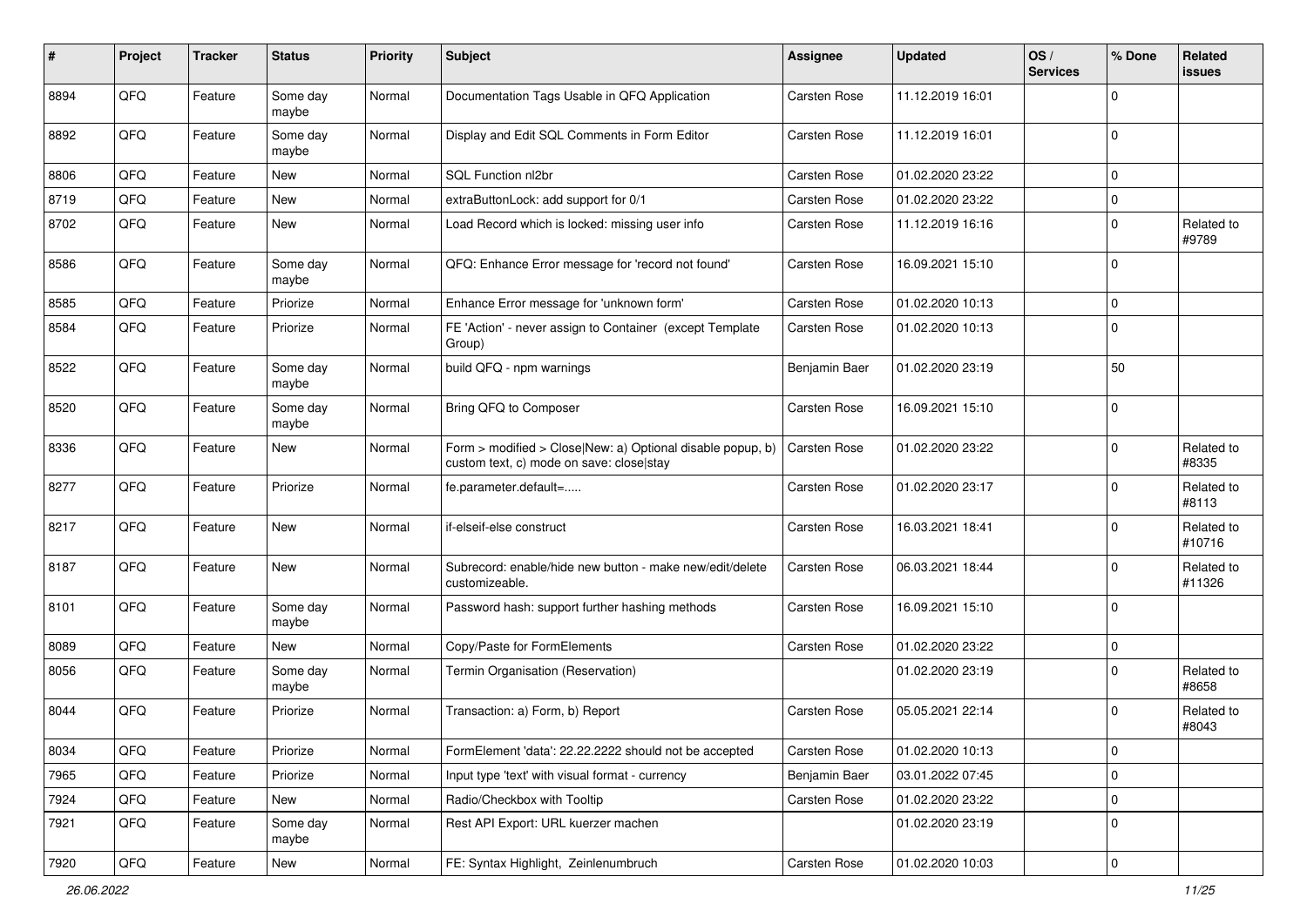| #    | Project | <b>Tracker</b> | <b>Status</b>     | <b>Priority</b> | <b>Subject</b>                                                          | <b>Assignee</b>     | <b>Updated</b>   | OS/<br><b>Services</b> | % Done      | Related<br><b>issues</b>                                               |
|------|---------|----------------|-------------------|-----------------|-------------------------------------------------------------------------|---------------------|------------------|------------------------|-------------|------------------------------------------------------------------------|
| 7812 | QFQ     | Feature        | <b>New</b>        | Normal          | FE 'Subrecord' - new option 'subrecordShowFilter',<br>'subrecordPaging' | Carsten Rose        | 01.02.2020 23:22 |                        | $\Omega$    |                                                                        |
| 7732 | QFQ     | Feature        | Some dav<br>maybe | Normal          | Javascript: Lazy Loading der add on libs                                | Benjamin Baer       | 08.06.2022 10:38 |                        | $\Omega$    | Related to<br>#12611,<br>Related to<br>#12490,<br>Related to<br>#10013 |
| 7730 | QFQ     | Feature        | Priorize          | Normal          | SELECT Box: title in between                                            | Benjamin Baer       | 01.02.2020 23:22 |                        | $\mathbf 0$ |                                                                        |
| 7683 | QFQ     | Feature        | <b>New</b>        | Normal          | Special column names in '{{ SELECT  AS _link }}' should<br>be detected  | Carsten Rose        | 01.02.2020 23:21 |                        | $\mathbf 0$ |                                                                        |
| 7681 | QFQ     | Feature        | New               | Normal          | Optional switch off 'check for modified record'                         | Carsten Rose        | 01.02.2020 23:21 |                        | $\mathbf 0$ |                                                                        |
| 7660 | QFQ     | Feature        | <b>New</b>        | Normal          | IMAP: import mails to DB, move / delete mails                           | Carsten Rose        | 01.02.2020 09:52 |                        | $\mathbf 0$ |                                                                        |
| 7630 | QFQ     | Feature        | Priorize          | Normal          | detailed error message for simple upload                                | <b>Carsten Rose</b> | 01.02.2020 10:13 |                        | $\mathbf 0$ |                                                                        |
| 7522 | QFQ     | Feature        | Priorize          | Normal          | Inserting default index.html to folder (Avoid Apache<br>Indexing)       | <b>Carsten Rose</b> | 01.02.2020 10:13 |                        | $\mathbf 0$ |                                                                        |
| 7521 | QFQ     | Feature        | <b>New</b>        | Normal          | TemplateGroup: fe.type=upload                                           | <b>Carsten Rose</b> | 01.02.2020 23:21 |                        | $\mathbf 0$ | Related to<br>#9706                                                    |
| 7520 | QFQ     | Feature        | <b>New</b>        | Normal          | QR Code:  AS _qr ( AS _link)                                            | <b>Carsten Rose</b> | 01.02.2020 23:22 |                        | $\mathbf 0$ |                                                                        |
| 7519 | QFQ     | Feature        | <b>New</b>        | Normal          | Select: Multi                                                           | Carsten Rose        | 01.02.2020 23:22 |                        | $\Omega$    |                                                                        |
| 7481 | QFQ     | Feature        | New               | Normal          | Detect 'BaseUrl' automatically                                          | Carsten Rose        | 01.02.2020 23:21 |                        | $\pmb{0}$   |                                                                        |
| 7480 | QFQ     | Feature        | New               | Normal          | Record History (Undo / Redo)                                            | Carsten Rose        | 11.12.2019 16:16 |                        | $\Omega$    | Related to<br>#2361                                                    |
| 7453 | QFQ     | Feature        | Some day<br>maybe | Normal          | import / export forms QFQ                                               | <b>Carsten Rose</b> | 16.09.2021 15:10 |                        | $\mathbf 0$ |                                                                        |
| 7452 | QFQ     | Feature        | Some day<br>maybe | Normal          | automate deployment new QFQ version                                     | <b>Carsten Rose</b> | 16.09.2021 15:10 |                        | $\mathbf 0$ |                                                                        |
| 7342 | QFQ     | Feature        | <b>New</b>        | Normal          | add content $=$ hide this                                               | Carsten Rose        | 01.02.2020 23:21 |                        | $\pmb{0}$   |                                                                        |
| 7336 | QFQ     | Feature        | Some day<br>maybe | Normal          | PDF Upload: disallow PDFs with specific Meta information                | <b>Carsten Rose</b> | 11.12.2019 16:01 |                        | $\Omega$    |                                                                        |
| 7290 | QFQ     | Feature        | Priorize          | Normal          | FormEditor: title as textarea if LEN(title)>60                          | Carsten Rose        | 01.02.2020 10:13 |                        | $\mathbf 0$ | Blocked by<br>#7682                                                    |
| 7280 | QFQ     | Feature        | <b>New</b>        | Normal          | recently used table                                                     | Carsten Rose        | 01.02.2020 23:21 |                        | $\mathbf 0$ |                                                                        |
| 7278 | QFQ     | Feature        | Some day<br>maybe | Normal          | Form: Wert vordefinieren der immer gesetzt wird                         |                     | 02.05.2021 09:27 |                        | $\mathbf 0$ |                                                                        |
| 7239 | QFQ     | Feature        | New               | Normal          | TinyMCE: html tag whitelist                                             | Carsten Rose        | 01.02.2020 23:21 |                        | $\Omega$    | Related to<br>#14320                                                   |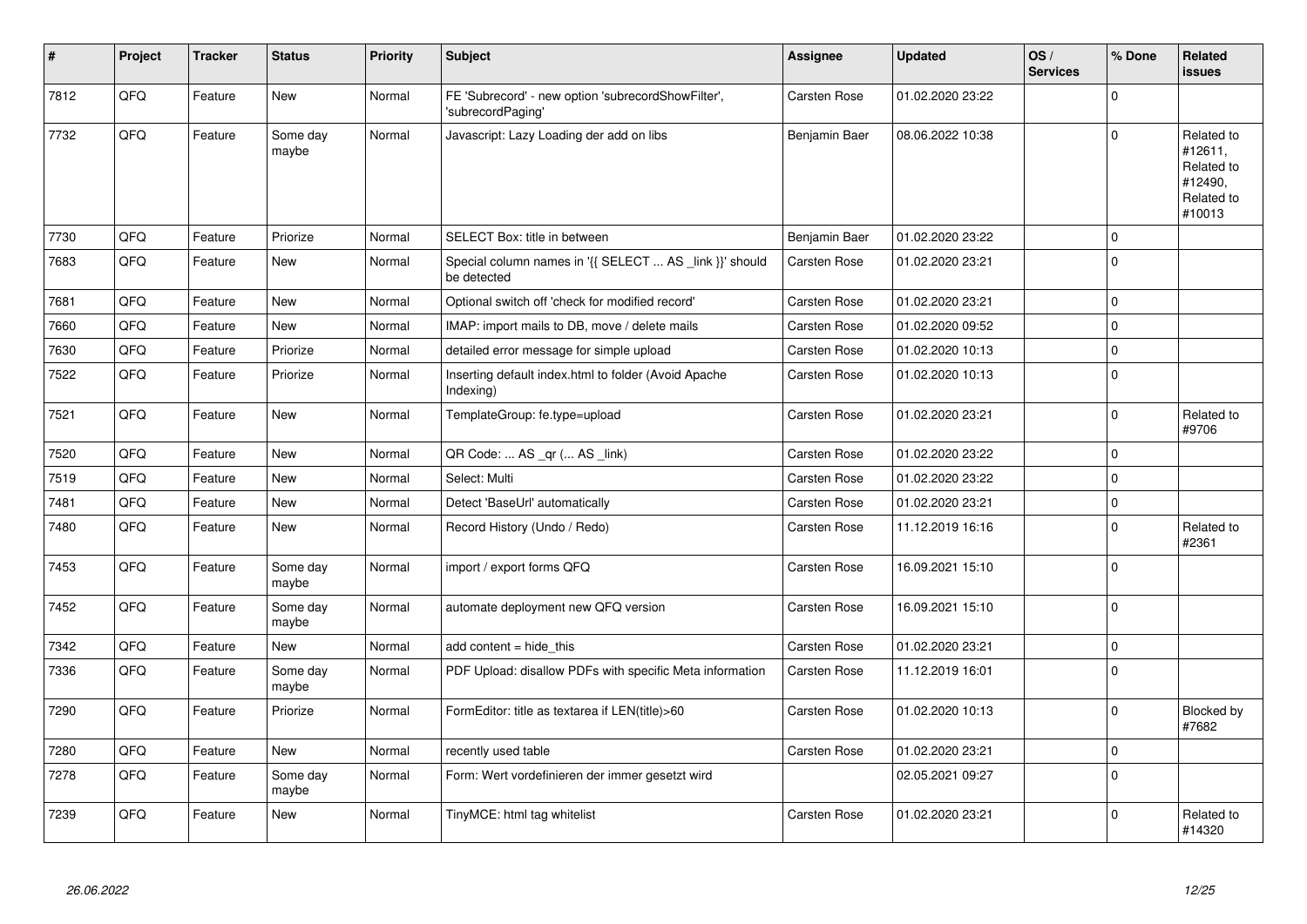| #    | Project | <b>Tracker</b> | <b>Status</b>     | <b>Priority</b> | Subject                                                                                                                    | Assignee      | <b>Updated</b>   | OS/<br><b>Services</b> | % Done      | Related<br>issues      |
|------|---------|----------------|-------------------|-----------------|----------------------------------------------------------------------------------------------------------------------------|---------------|------------------|------------------------|-------------|------------------------|
| 7229 | QFQ     | Feature        | Some day<br>maybe | Normal          | New FormElement.type: Button                                                                                               |               | 01.02.2021 12:32 |                        | $\mathbf 0$ |                        |
| 7217 | QFQ     | Feature        | Priorize          | Normal          | Download: notice User if `_sip=?` is missing                                                                               | Carsten Rose  | 01.02.2020 10:13 |                        | $\mathbf 0$ |                        |
| 7175 | QFQ     | Feature        | New               | Normal          | Upload: md5 hash as filename                                                                                               | Carsten Rose  | 01.02.2020 23:21 |                        | 0           |                        |
| 7119 | QFQ     | Feature        | New               | Normal          | Upload: scaleDownWidth, scaleDownHeight                                                                                    | Carsten Rose  | 01.02.2020 23:21 |                        | $\mathbf 0$ |                        |
| 7109 | QFQ     | Feature        | New               | Normal          | Dynamic Updates: row/element hide                                                                                          | Carsten Rose  | 01.02.2020 23:22 |                        | $\mathbf 0$ | Has duplicate<br>#4081 |
| 7108 | QFQ     | Feature        | Some day<br>maybe | Normal          | QFQ Wrap Elements                                                                                                          |               | 11.12.2019 16:01 |                        | $\Omega$    |                        |
| 7107 | QFQ     | Feature        | Some day<br>maybe | Normal          | Showcase Registration Tool: Anmeldung / Administration :<br>Liste Anmeldungen / Emaileinaldung                             | Carsten Rose  | 11.12.2019 16:01 |                        | $\Omega$    |                        |
| 7106 | QFQ     | Feature        | Some day<br>maybe | Normal          | Beispiel Nummerierung von Rows in Report                                                                                   |               | 11.12.2019 16:01 |                        | 0           |                        |
| 7105 | QFQ     | Feature        | Some day<br>maybe | Normal          | Beispiel wie man in einer zweiten Tabelle speichert.                                                                       |               | 11.12.2019 16:01 |                        | 0           |                        |
| 7104 | QFQ     | Feature        | Some day<br>maybe | Normal          | Manual: hint about escaping if '\r' appears in mail body                                                                   |               | 11.12.2019 16:01 |                        | $\Omega$    |                        |
| 7102 | QFQ     | Feature        | New               | Normal          | Comment sign in report: '#' and '--'                                                                                       | Carsten Rose  | 01.02.2020 23:21 |                        | 0           |                        |
| 7100 | QFQ     | Feature        | Some day<br>maybe | Normal          | Download: log access, max downloads, time limit                                                                            |               | 01.02.2020 23:19 |                        | $\Omega$    |                        |
| 7099 | QFQ     | Feature        | New               | Normal          | Redesign FormEditor                                                                                                        | Carsten Rose  | 01.02.2020 23:21 |                        | 0           |                        |
| 6998 | QFQ     | Feature        | Priorize          | Normal          | Form: with debug=on show column information as tooltip of<br>column label                                                  | Carsten Rose  | 01.02.2020 10:13 |                        | $\Omega$    |                        |
| 6992 | QFQ     | Feature        | Some day<br>maybe | Normal          | DB exception: Syntax Highlight                                                                                             |               | 11.12.2019 16:01 |                        | $\mathbf 0$ | Related to<br>#5450    |
| 6972 | QFQ     | Feature        | Some day<br>maybe | Normal          | Fabric Clipboard / cross browser tab                                                                                       | Benjamin Baer | 01.02.2020 23:21 |                        | $\mathbf 0$ |                        |
| 6970 | QFQ     | Feature        | Some day<br>maybe | Normal          | tablesorter: default fuer 'sortReset' aendern von 'Ctrl' zu 'Alt'                                                          | Benjamin Baer | 01.02.2020 23:21 |                        | $\Omega$    |                        |
| 6870 | QFQ     | Feature        | Priorize          | Normal          | Click on '_link' triggers an API call                                                                                      | Benjamin Baer | 03.01.2022 08:25 |                        | $\Omega$    |                        |
| 6855 | QFQ     | Feature        | New               | Normal          | With {{feUser:U}}!={{feUser:T}}: Save / Delete: only possible<br>with {{feUserSave:U}}='yes' and '{{feUserDelete:U}}='yes' | Carsten Rose  | 01.02.2020 23:21 |                        | $\mathbf 0$ |                        |
| 6801 | QFQ     | Feature        | Priorize          | Normal          | Fabric: Maximize / FullIscreen                                                                                             | Benjamin Baer | 21.03.2022 09:56 |                        | 0           |                        |
| 6765 | QFQ     | Feature        | New               | Normal          | Moeglichkeit via QFQ eigene Logs zu schreiben                                                                              | Carsten Rose  | 01.02.2020 23:21 |                        | 0           |                        |
| 6723 | QFQ     | Feature        | New               | Normal          | Report QFQ Installation and Version                                                                                        | Carsten Rose  | 12.06.2021 09:07 |                        | 0           |                        |
| 6715 | QFQ     | Feature        | Some day<br>maybe | Normal          | Code-Refactoring: dbArray vereinheitlichen                                                                                 | Carsten Rose  | 11.12.2019 16:02 |                        | 0           |                        |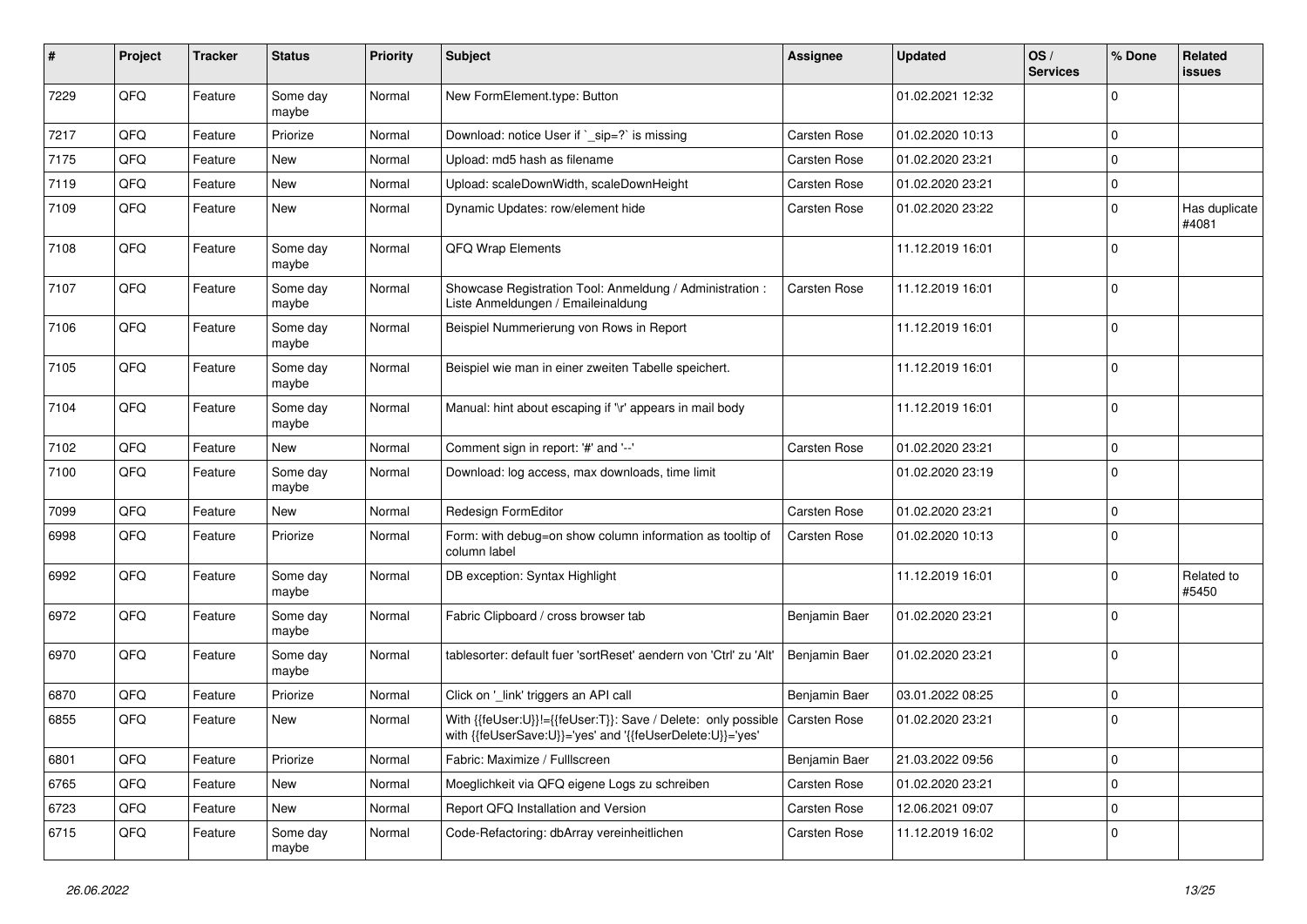| $\sharp$ | Project | <b>Tracker</b> | <b>Status</b>     | <b>Priority</b> | Subject                                                                                               | <b>Assignee</b>     | <b>Updated</b>   | OS/<br><b>Services</b> | % Done      | Related<br>issues                                  |
|----------|---------|----------------|-------------------|-----------------|-------------------------------------------------------------------------------------------------------|---------------------|------------------|------------------------|-------------|----------------------------------------------------|
| 6704     | QFQ     | Feature        | Some day<br>maybe | Normal          | Upload Mode: Bilder in Notizen rechts sollen aktuellen<br>Upload repräsentieren.                      |                     | 01.02.2020 23:19 |                        | $\mathbf 0$ | Related to<br>#3264                                |
| 6609     | QFQ     | Feature        | New               | Normal          | Formlet: JSON API erweitern                                                                           | Carsten Rose        | 01.02.2020 23:21 |                        | 50          |                                                    |
| 6602     | QFQ     | Feature        | New               | Normal          | Formlet: in Report auf Mausklick ein mini-form oeffnen                                                | Carsten Rose        | 11.12.2019 16:16 |                        | $\mathbf 0$ |                                                    |
| 6594     | QFQ     | Feature        | <b>New</b>        | Normal          | Excel: on download, check if there is a valid sip                                                     | Carsten Rose        | 01.02.2020 23:21 |                        | $\mathbf 0$ |                                                    |
| 6515     | QFQ     | Feature        | Some day<br>maybe | Normal          | Formular: Felder dynamisch ein/ausblenden                                                             |                     | 11.12.2019 16:02 |                        | $\mathbf 0$ |                                                    |
| 6437     | QFQ     | Feature        | New               | Normal          | Neuer Mode Button bei FormElementen                                                                   | Carsten Rose        | 01.02.2020 23:21 |                        | $\Omega$    | Related to<br>#9668.<br><b>Blocked by</b><br>#9678 |
| 6299     | QFQ     | Feature        | Some day<br>maybe | Normal          | Attack detection: log table with invalid SIP access                                                   |                     | 11.12.2019 16:02 |                        | $\mathbf 0$ | Related to<br>#3947                                |
| 6292     | QFQ     | Feature        | New               | Normal          | Download: File speichern mit Hash aber original Filename in<br>der Datenbank vermerken fuer Downloads | <b>Carsten Rose</b> | 01.02.2020 23:21 |                        | $\mathbf 0$ |                                                    |
| 6289     | QFQ     | Feature        | <b>New</b>        | Normal          | Form: Log                                                                                             | Carsten Rose        | 01.02.2020 23:21 |                        | $\mathbf 0$ |                                                    |
| 6288     | QFQ     | Feature        | Some day<br>maybe | Normal          | Best Practice: Erklaeren wie man ein Formular ganz in<br>'weiss' erstellen kann                       |                     | 11.12.2019 16:02 |                        | $\mathbf 0$ |                                                    |
| 6261     | QFQ     | Feature        | New               | Normal          | <b>Persistent SIP</b>                                                                                 | Carsten Rose        | 12.06.2021 09:07 |                        | $\mathbf 0$ | Related to<br>#10819                               |
| 6250     | QFQ     | Feature        | In Progress       | Normal          | Enhance layout: a) Subrecord, b) Subrecord-Title                                                      | Carsten Rose        | 01.02.2020 23:22 |                        | $\mathbf 0$ | Related to<br>#5391                                |
| 6224     | QFQ     | Feature        | Priorize          | Normal          | Dynamic update: fade in/out fields                                                                    | Benjamin Baer       | 21.03.2022 09:50 |                        | $\mathbf 0$ |                                                    |
| 6084     | QFQ     | Feature        | Some day<br>maybe | Normal          | New escape type: 'D' - convert date                                                                   |                     | 01.02.2020 23:19 |                        | $\mathbf 0$ |                                                    |
| 6083     | QFQ     | Feature        | Some day<br>maybe | Normal          | Dynamic Update: Value Check via SQL                                                                   |                     | 11.12.2019 16:02 |                        | $\mathbf 0$ |                                                    |
| 5983     | QFQ     | Feature        | Some day<br>maybe | Normal          | Form Submit (save & update): normalize date/-time FE                                                  | Carsten Rose        | 01.02.2020 23:19 |                        | $\mathbf 0$ |                                                    |
| 5942     | QFQ     | Feature        | Priorize          | Normal          | 'L' and 'type': append to links, generate via '_link' by using<br>'u:' .                              | Carsten Rose        | 01.02.2020 10:13 |                        | $\mathbf 0$ |                                                    |
| 5923     | QFQ     | Feature        | Some day<br>maybe | Normal          | fillStoreSystemBySqlLate                                                                              |                     | 01.02.2020 23:19 |                        | $\mathbf 0$ |                                                    |
| 5895     | QFQ     | Feature        | Some day<br>maybe | Normal          | Tutorial: List of all QFQ Features                                                                    |                     | 01.02.2020 23:19 |                        | $\mathbf 0$ |                                                    |
| 5894     | QFQ     | Feature        | Feedback          | Normal          | Typeahead in Report: show/hide rows dynamically                                                       | Carsten Rose        | 18.02.2022 08:50 |                        | $\Omega$    | Related to<br>#5893,<br>Related to<br>#5885        |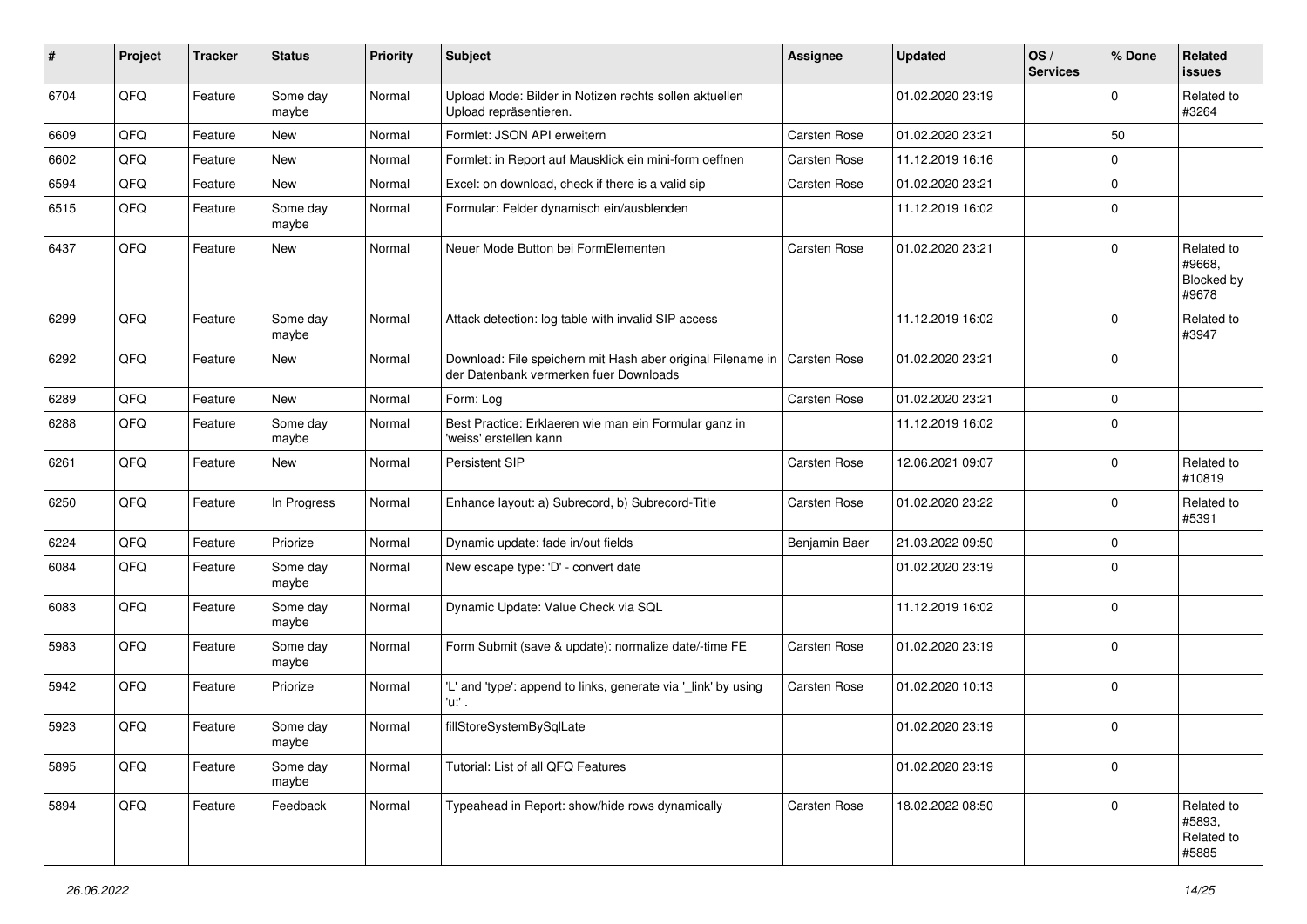| $\#$ | Project | <b>Tracker</b> | <b>Status</b>     | <b>Priority</b> | <b>Subject</b>                                                                                     | Assignee      | <b>Updated</b>   | OS/<br><b>Services</b> | % Done      | Related<br><b>issues</b>                    |
|------|---------|----------------|-------------------|-----------------|----------------------------------------------------------------------------------------------------|---------------|------------------|------------------------|-------------|---------------------------------------------|
| 5893 | QFQ     | Feature        | Some day<br>maybe | Normal          | Edit on double-click                                                                               |               | 01.02.2020 23:19 |                        | $\mathbf 0$ | Related to<br>#5894                         |
| 5892 | QFQ     | Feature        | Some day<br>maybe | Normal          | QFQ should use T3 API to manipulate FE GROUP<br>membership                                         |               | 01.02.2020 23:20 |                        | $\mathbf 0$ |                                             |
| 5852 | QFQ     | Feature        | Some day<br>maybe | Normal          | Logging: mail.log / sql.log - im FE anzeigen und via AJAX<br>aktualisieren                         | Carsten Rose  | 01.02.2020 23:19 |                        | $\Omega$    | Related to<br>#5885                         |
| 5851 | QFQ     | Feature        | Some day<br>maybe | Normal          | Queue System implementieren: MQTT, RabbitMQ                                                        |               | 01.02.2020 23:20 |                        | $\mathbf 0$ | Related to<br>#5715                         |
| 5850 | QFQ     | Feature        | Some day<br>maybe | Normal          | Deployment: In QFQ Doc best practice fuer zeitgemaesses<br>Deployment beschreiben                  |               | 01.02.2020 23:20 |                        | $\mathbf 0$ |                                             |
| 5805 | QFQ     | Feature        | Some day<br>maybe | Normal          | TypeAHead SQL value instead of key stored                                                          |               | 01.02.2020 23:19 |                        | $\mathbf 0$ | Related to<br>#5444                         |
| 5783 | QFQ     | Feature        | Some day<br>maybe | Normal          | <b>BPMN View/Edit</b>                                                                              |               | 11.12.2019 16:02 |                        | $\Omega$    |                                             |
| 5782 | QFQ     | Feature        | New               | Normal          | NextCloud API                                                                                      | Carsten Rose  | 01.02.2020 10:02 |                        | $\mathbf 0$ |                                             |
| 5695 | QFQ     | Feature        | In Progress       | Normal          | Multiform                                                                                          | Carsten Rose  | 02.01.2021 18:38 |                        | $\mathbf 0$ |                                             |
| 5665 | QFQ     | Feature        | Some day<br>maybe | Normal          | Versuch das '{{!' nicht mehr noetig ist.                                                           | Carsten Rose  | 01.02.2020 23:20 |                        | $\Omega$    | Related to<br>#7432,<br>Related to<br>#7434 |
| 5579 | QFQ     | Feature        | Some day<br>maybe | Normal          | Enhance Doc / Presentation: variable type 'link column type'                                       | Carsten Rose  | 01.02.2020 23:19 |                        | $\mathbf 0$ |                                             |
| 5562 | QFQ     | Feature        | Priorize          | Normal          | Drag'n'Drop fuer Uploads                                                                           | Benjamin Baer | 21.03.2022 09:52 |                        | $\Omega$    | Related to<br>#9706                         |
| 5548 | QFQ     | Feature        | Some day<br>maybe | Normal          | 801 Textfiles/Scriptfiles als Thumbnail                                                            | Carsten Rose  | 07.03.2022 16:26 |                        | $\mathbf 0$ |                                             |
| 5480 | QFQ     | Feature        | Some day<br>maybe | Normal          | QFQ: Dokumentation mit Screenshots versehen                                                        | Carsten Rose  | 01.02.2020 23:20 |                        | $\mathbf 0$ | Related to<br>#9879                         |
| 5455 | QFQ     | Feature        | Some day<br>maybe | Normal          | Mail Redirects grld abhaengig                                                                      |               | 01.02.2020 23:20 |                        | $\mathbf 0$ |                                             |
| 5452 | QFQ     | Feature        | Some day<br>maybe | Normal          | Thumbnails from PDF: bad quality                                                                   |               | 01.02.2020 23:20 |                        | $\mathbf 0$ |                                             |
| 5428 | QFQ     | Feature        | Some day<br>maybe | Normal          | secure thumbnail: late render on access.                                                           | Carsten Rose  | 01.02.2020 23:20 |                        | $\mathbf 0$ |                                             |
| 5389 | QFQ     | Feature        | Some day<br>maybe | Normal          | QFQ Design: Multline label / note                                                                  | Benjamin Baer | 01.02.2020 23:19 |                        | $\mathbf 0$ |                                             |
| 5366 | QFQ     | Feature        | Priorize          | Normal          | Saving with keyboard shortcuts                                                                     | Benjamin Baer | 21.03.2022 09:47 |                        | $\mathbf 0$ |                                             |
| 5345 | QFQ     | Feature        | New               | Normal          | Report: UPDATE / INSERT / DELETE statements should<br>trigger subqueries, depending on the result. | Carsten Rose  | 27.05.2020 16:11 |                        | 0           |                                             |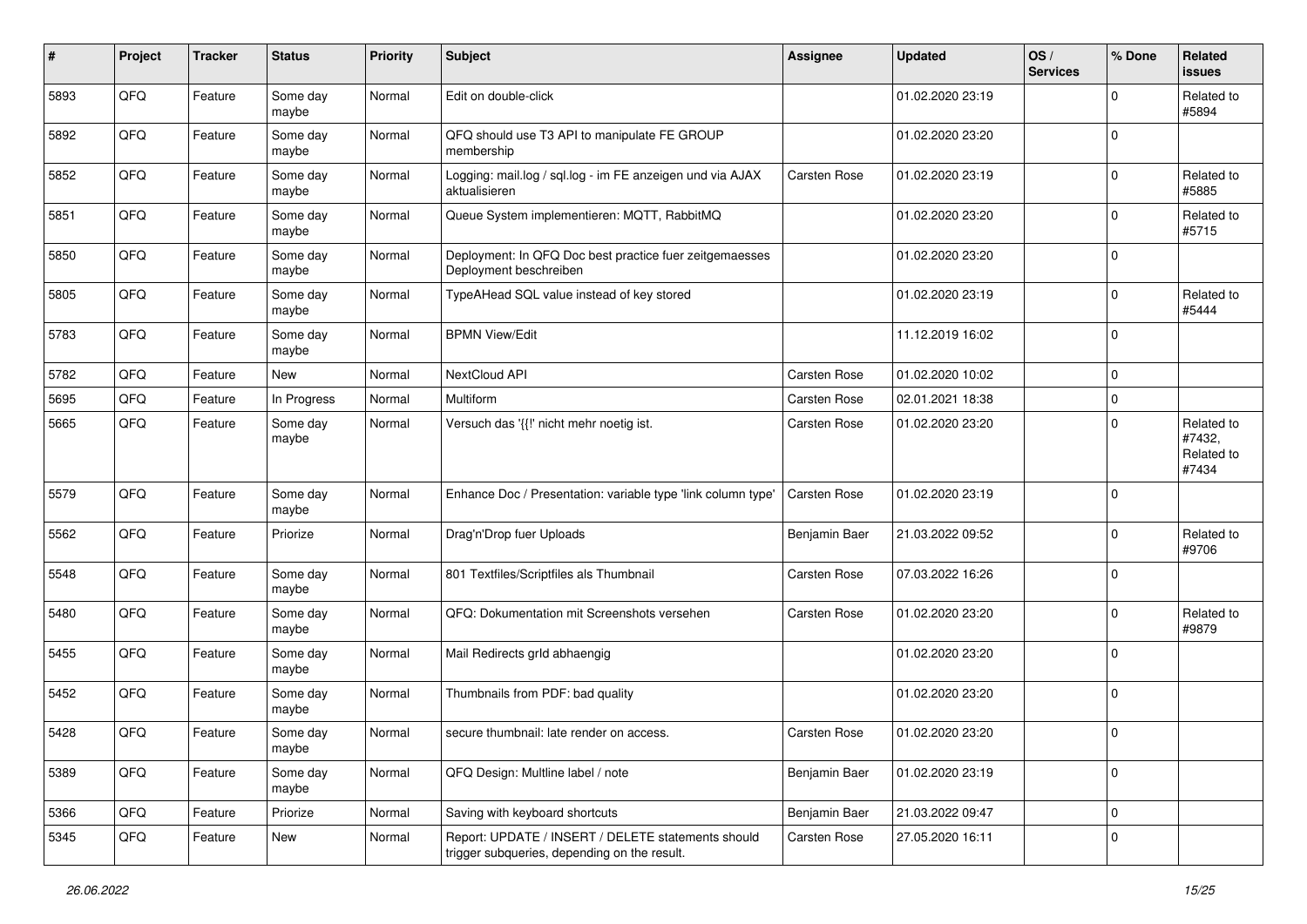| $\pmb{\sharp}$ | Project | <b>Tracker</b> | <b>Status</b>     | <b>Priority</b> | <b>Subject</b>                                                                                                                                                | <b>Assignee</b> | <b>Updated</b>   | OS/<br><b>Services</b> | % Done      | Related<br><b>issues</b> |
|----------------|---------|----------------|-------------------|-----------------|---------------------------------------------------------------------------------------------------------------------------------------------------------------|-----------------|------------------|------------------------|-------------|--------------------------|
| 5342           | QFQ     | Feature        | Some day<br>maybe | Normal          | link - with HTML Attributes                                                                                                                                   |                 | 01.02.2020 23:20 |                        | $\Omega$    | Related to<br>#14077     |
| 5160           | QFQ     | Feature        | Some day<br>maybe | Normal          | QFQ collaborative / together.js, ShareJS, y-js, collaborative,                                                                                                |                 | 11.12.2019 16:02 |                        | $\Omega$    |                          |
| 5132           | QFQ     | Feature        | Some day<br>maybe | Normal          | Error Message sendmail missing attachment: more details                                                                                                       | Carsten Rose    | 01.02.2020 23:19 |                        | $\Omega$    |                          |
| 5131           | QFQ     | Feature        | New               | Normal          | Activate Spin Gear ('wait/busy' indicator) via LINK attribute                                                                                                 | Carsten Rose    | 01.02.2020 23:21 |                        | $\mathbf 0$ |                          |
| 5129           | QFQ     | Feature        | Some day<br>maybe | Normal          | Reports: SQL fuer x Achse und y Achse                                                                                                                         |                 | 11.12.2019 16:02 |                        | $\Omega$    |                          |
| 5024           | QFQ     | Feature        | Some day<br>maybe | Normal          | Fabric: Generate PDF with edits                                                                                                                               | Benjamin Baer   | 01.02.2020 23:20 |                        | $\mathbf 0$ | Related to<br>#10704     |
| 4974           | QFQ     | Feature        | Some day<br>maybe | Normal          | Long polling - inform all listening clients of changes                                                                                                        |                 | 11.12.2019 16:02 |                        | $\Omega$    |                          |
| 4956           | QFQ     | Feature        | Some day<br>maybe | Normal          | Sendmail: Benutzerdefinierte Headers                                                                                                                          | Carsten Rose    | 11.12.2019 16:02 |                        | $\Omega$    |                          |
| 4872           | QFQ     | Feature        | Some day<br>maybe | Normal          | Fields of Typo3 page available in STORE TYPO3                                                                                                                 | Carsten Rose    | 01.02.2020 23:19 |                        | $\mathbf 0$ |                          |
| 4869           | QFQ     | Feature        | Some day<br>maybe | Normal          | Dynamic Update (show, hide, readonly?, required?) for<br><b>Template Group Elements</b>                                                                       | Carsten Rose    | 01.02.2020 23:19 |                        | $\Omega$    | Related to<br>#4865      |
| 4839           | QFQ     | Feature        | Some day<br>maybe | Normal          | gfg-handle in <head> Abschnitt</head>                                                                                                                         | Carsten Rose    | 11.12.2019 16:02 |                        | $\Omega$    |                          |
| 4816           | QFQ     | Feature        | Some day<br>maybe | Normal          | Templates for QFQ Reports (Tables, Radios, )                                                                                                                  |                 | 01.02.2020 23:20 |                        | $\mathbf 0$ |                          |
| 4757           | QFQ     | Feature        | Some day<br>maybe | Normal          | Test subrecord: download links ok? Links ok?                                                                                                                  | Carsten Rose    | 01.02.2020 23:20 |                        | $\Omega$    |                          |
| 4719           | QFQ     | Feature        | Some day<br>maybe | Normal          | Custom Message in Client in case of 'Browser tab close,<br>modification will be lost'                                                                         |                 | 01.02.2020 23:20 |                        | $\Omega$    |                          |
| 4652           | QFQ     | Feature        | Some day<br>maybe | Normal          | UZH CD: Weiterleitung auf benutzerdefinierte 403/404 Seite                                                                                                    | Carsten Rose    | 01.02.2020 23:20 |                        | $\mathbf 0$ |                          |
| 4650           | QFQ     | Feature        | Some day<br>maybe | Normal          | Convert html to doc/rtf                                                                                                                                       | Carsten Rose    | 01.02.2020 23:20 |                        | $\mathbf 0$ | Related to<br>#10704     |
| 4640           | QFQ     | Feature        | Some day<br>maybe | Normal          | Rename System Forms                                                                                                                                           |                 | 01.02.2020 23:20 |                        | $\mathbf 0$ |                          |
| 4627           | QFQ     | Feature        | Some day<br>maybe | Normal          | dbupdate: all tables - check 'create', 'modified' if it is<br>possible to change to default 'CURRENT_TIMESTAMP' and<br>modified 'ON UPDATE CURRENT_TIMESTAMP' |                 | 01.02.2020 23:20 |                        | $\Omega$    |                          |
| 4626           | QFQ     | Feature        | Some day<br>maybe | Normal          | Mobile View: 'classBody=qfq-form-right' makes no sense                                                                                                        |                 | 01.02.2020 23:20 |                        | $\Omega$    |                          |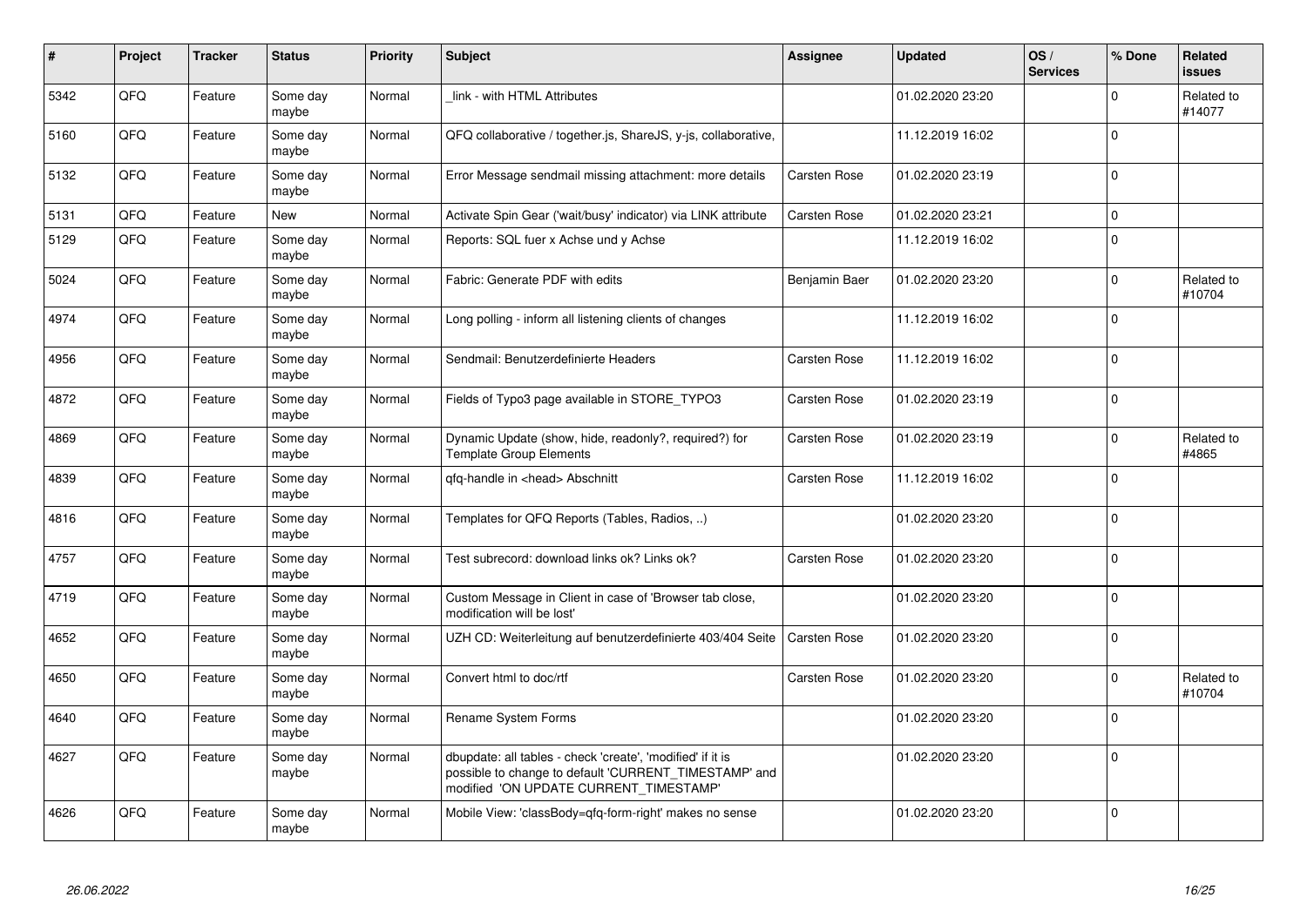| #    | Project | <b>Tracker</b> | <b>Status</b>     | <b>Priority</b> | <b>Subject</b>                                                                                                                     | <b>Assignee</b> | <b>Updated</b>   | OS/<br><b>Services</b> | % Done      | Related<br>issues                           |
|------|---------|----------------|-------------------|-----------------|------------------------------------------------------------------------------------------------------------------------------------|-----------------|------------------|------------------------|-------------|---------------------------------------------|
| 4606 | QFQ     | Feature        | Some day<br>maybe | Normal          | link: qualifier to render bootstrap button                                                                                         | Carsten Rose    | 01.02.2020 23:19 |                        | $\Omega$    |                                             |
| 4551 | QFQ     | Feature        | Some day<br>maybe | Normal          | Set 'pills' via dynamicUpdate to show/hide/disabled                                                                                |                 | 01.02.2020 23:20 |                        | 0           | Related to<br>#3752                         |
| 4536 | QFQ     | Feature        | Some day<br>maybe | Normal          | FE upload: problem with delete if mutliple uploads an<br>FE.name="                                                                 |                 | 01.02.2020 23:20 |                        | $\Omega$    |                                             |
| 4446 | QFQ     | Feature        | Some day<br>maybe | Normal          | New FE get same feldContainerId as last modifed FE                                                                                 |                 | 01.02.2020 23:20 |                        | $\Omega$    |                                             |
| 4445 | QFQ     | Feature        | Some day<br>maybe | Normal          | template group: Option to simulate fieldset                                                                                        |                 | 28.06.2021 14:11 |                        | $\mathbf 0$ |                                             |
| 4444 | QFQ     | Feature        | Some day<br>maybe | Normal          | FE.type=upload: detect mime type                                                                                                   |                 | 11.12.2019 16:02 |                        | $\pmb{0}$   | Related to<br>#4303                         |
| 4443 | QFQ     | Feature        | Some day<br>maybe | Normal          | Form: multiple secondary tables                                                                                                    |                 | 01.02.2020 23:20 |                        | $\mathbf 0$ |                                             |
| 4442 | QFQ     | Feature        | Some day<br>maybe | Normal          | Special Column Name: link - new symbol G (Glyph) to<br>choose any available symbol                                                 |                 | 11.12.2019 16:02 |                        | $\Omega$    |                                             |
| 4440 | QFQ     | Feature        | Some day<br>maybe | Normal          | Manual.rst: explain how to. expand PHP Session to 4h                                                                               |                 | 11.12.2019 16:02 |                        | 0           |                                             |
| 4439 | QFQ     | Feature        | Some day<br>maybe | Normal          | Log: report all actions fired by an FE Element, incl. the<br>original directive (slaveld, sqlInsert, )                             |                 | 01.02.2020 23:20 |                        | 0           | Related to<br>#4432,<br>Related to<br>#5458 |
| 4435 | QFQ     | Feature        | Some day<br>maybe | Normal          | Report: striptags - specify allowed tags                                                                                           |                 | 01.02.2020 23:20 |                        | $\Omega$    |                                             |
| 4433 | QFQ     | Feature        | Some day<br>maybe | Normal          | Log when SIP will be destroyed by QFQ for any (security)<br>reason                                                                 |                 | 01.02.2020 23:20 |                        | 0           | Related to<br>#4432,<br>Related to<br>#5458 |
| 4420 | QFQ     | Feature        | Some day<br>maybe | Normal          | Client: Local Storage - store the changes of a form, local in<br>the browser.                                                      | Benjamin Baer   | 11.12.2019 16:02 |                        | $\Omega$    |                                             |
| 4413 | QFQ     | Feature        | <b>New</b>        | Normal          | fieldset: show/hidden, modeSql, dynamicUpdate                                                                                      | Carsten Rose    | 09.02.2022 15:19 |                        | $\Omega$    |                                             |
| 4365 | QFQ     | Feature        | Some day<br>maybe | Normal          | Multi Language: new way of config                                                                                                  | Carsten Rose    | 01.02.2020 23:20 |                        | $\Omega$    |                                             |
| 4349 | QFQ     | Feature        | Some day<br>maybe | Normal          | link download: downloaded external URL to<br>deliver/concatenate - check mimetipe and handle it correctly                          | Carsten Rose    | 11.12.2019 16:02 |                        | $\Omega$    |                                             |
| 4343 | QFQ     | Feature        | Some day<br>maybe | Normal          | Link: Classifier to add 'attributes'                                                                                               | Carsten Rose    | 01.02.2020 23:20 |                        | $\pmb{0}$   | Related to<br>#14077                        |
| 4330 | QFQ     | Feature        | Some day<br>maybe | Normal          | Error Message: report missing $\{\{\ \right\}\}$ in sqlUpdate, sqlInsert,<br>sqlDelete, sqlAfter, sqlBefore in FE action elements. | Carsten Rose    | 01.02.2020 23:20 |                        | $\Omega$    |                                             |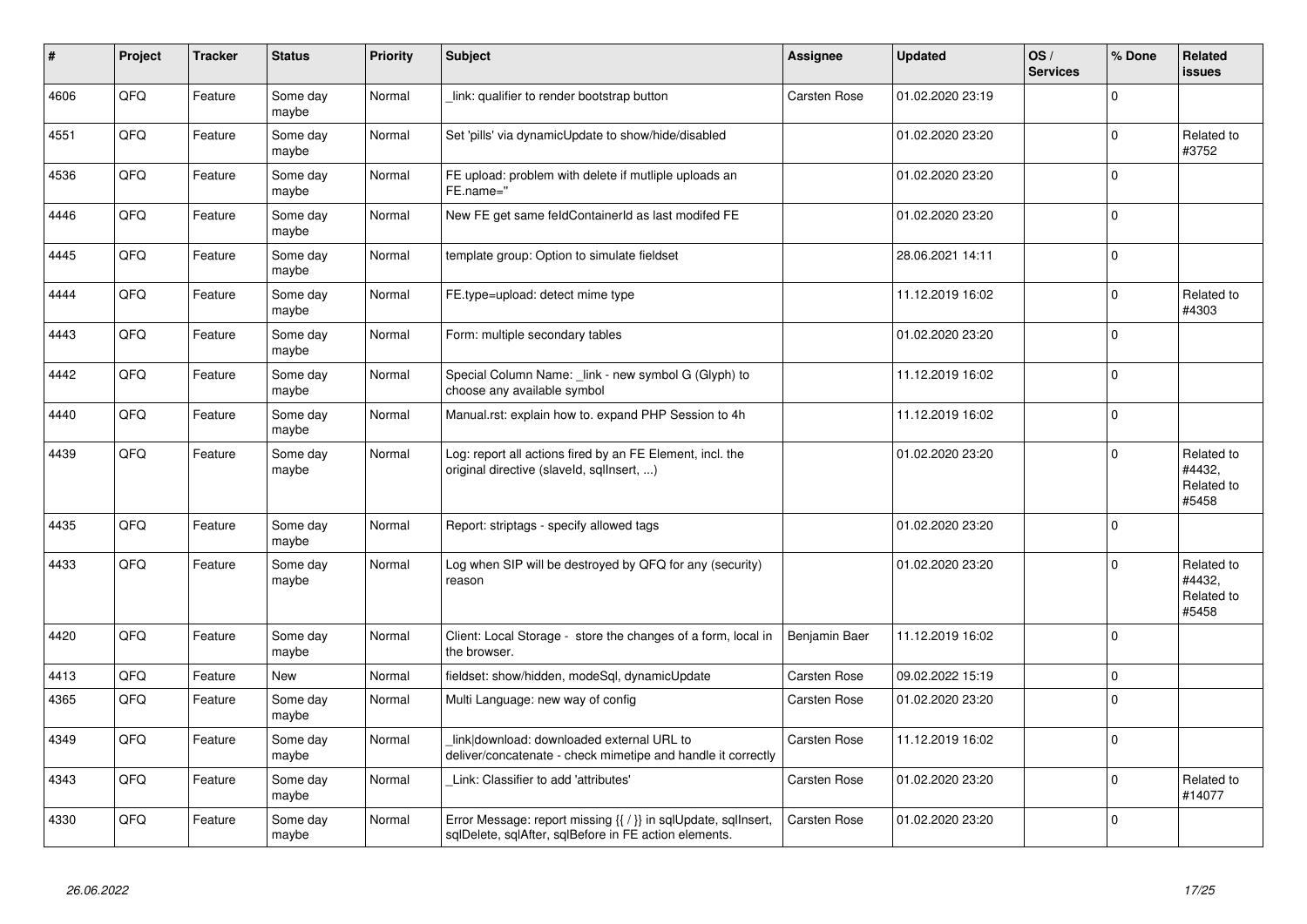| ∦    | Project | <b>Tracker</b> | <b>Status</b>     | <b>Priority</b> | <b>Subject</b>                                                                                                                                           | Assignee     | <b>Updated</b>   | OS/<br><b>Services</b> | % Done      | Related<br>issues                           |
|------|---------|----------------|-------------------|-----------------|----------------------------------------------------------------------------------------------------------------------------------------------------------|--------------|------------------|------------------------|-------------|---------------------------------------------|
| 4259 | QFQ     | Feature        | Some day<br>maybe | Normal          | Instant trigger a cron job                                                                                                                               | Carsten Rose | 11.12.2019 16:03 |                        | $\mathbf 0$ |                                             |
| 4250 | QFQ     | Feature        | New               | Normal          | AutoCron in QFQ via PHP                                                                                                                                  | Carsten Rose | 01.02.2020 23:21 |                        | $\Omega$    | Related to<br>#3292,<br>Related to<br>#3291 |
| 4197 | QFQ     | Feature        | Some day<br>maybe | Normal          | Unit Test fuer JSON Stream von QuickFormQuery.php ><br>doForm()                                                                                          | Carsten Rose | 11.12.2019 16:03 |                        | $\Omega$    |                                             |
| 4194 | QFQ     | Feature        | In Progress       | Normal          | Bootstrap 4 ist jetzt offiziel                                                                                                                           |              | 03.05.2021 20:47 |                        | $\Omega$    | Related to<br>#10114                        |
| 4082 | QFQ     | Feature        | New               | Normal          | Dynamic Update: modeSql - useful default                                                                                                                 | Carsten Rose | 01.02.2020 23:22 |                        | $\Omega$    |                                             |
| 4050 | QFQ     | Feature        | New               | Normal          | sql.log: 1) FormElement ID which causes a specific action,<br>2) Result in the same row.                                                                 | Carsten Rose | 15.04.2020 11:35 |                        | $\Omega$    | Related to<br>#5458                         |
| 4027 | QFQ     | Feature        | Some day<br>maybe | Normal          | Missing: orange 'check' / 'bullet'                                                                                                                       |              | 11.12.2019 16:03 |                        | $\Omega$    |                                             |
| 4026 | QFQ     | Feature        | Some day<br>maybe | Normal          | sqlLog.sql: log number of FE.id                                                                                                                          | Carsten Rose | 11.12.2019 16:03 |                        | $\Omega$    | Related to<br>#5458                         |
| 4023 | QFQ     | Feature        | New               | Normal          | prepared statements - FE action: salveld, sqlInsert,<br>sqlUpdate, sqlDelete, sqlBefore, sqlAfter                                                        | Carsten Rose | 11.12.2019 16:15 |                        | $\Omega$    |                                             |
| 4018 | QFQ     | Feature        | Some day<br>maybe | Normal          | typeahead: solve problem with potential long query<br>parameter                                                                                          | Carsten Rose | 11.12.2019 16:03 |                        | $\Omega$    |                                             |
| 3991 | QFQ     | Feature        | Some day<br>maybe | Normal          | report: Columnname '_skipWrap' skips 'fbeg', 'fend'                                                                                                      | Carsten Rose | 11.12.2019 16:03 |                        | $\mathbf 0$ |                                             |
| 3947 | QFQ     | Feature        | Some day<br>maybe | Normal          | Attack detectect: logout current user                                                                                                                    | Carsten Rose | 11.12.2019 16:03 |                        | $\Omega$    | Related to<br>#5458,<br>Related to<br>#6299 |
| 3942 | QFQ     | Feature        | Some day<br>maybe | Normal          | Action Elemente: neu generierte IDs via FE weitergeben                                                                                                   | Carsten Rose | 11.12.2019 16:03 |                        | $\Omega$    | Related to<br>#3941                         |
| 3941 | QFQ     | Feature        | Some day<br>maybe | Normal          | sqlAfter: es sollten mehrere moeglich sein                                                                                                               | Carsten Rose | 11.12.2019 16:03 |                        | $\Omega$    | Related to<br>#3942                         |
| 3905 | QFQ     | Feature        | Some day<br>maybe | Normal          | Documentation: Best Practice anhand eines Online<br>Bewerbungstools                                                                                      | Carsten Rose | 11.12.2019 16:03 |                        | $\Omega$    |                                             |
| 3900 | QFQ     | Feature        | Some day<br>maybe | Normal          | Extend documentation of 'Copy / Paste'                                                                                                                   | Carsten Rose | 11.12.2019 16:03 |                        | $\mathsf 0$ | Related to<br>#3899                         |
| 3880 | QFQ     | Feature        | Some day<br>maybe | Normal          | Form 'Form': anlegen einer Tabelle                                                                                                                       |              | 14.01.2021 10:12 |                        | $\pmb{0}$   |                                             |
| 3879 | QFQ     | Feature        | Some day<br>maybe | Normal          | Form 'FormElement': Beim Feld 'name' rechts in der Notiz<br>einen Link einblenden - a) aktuelle Definition anzeigen, b)<br>Spalte in der Tabelle anlegen |              | 11.12.2019 16:03 |                        | 0           |                                             |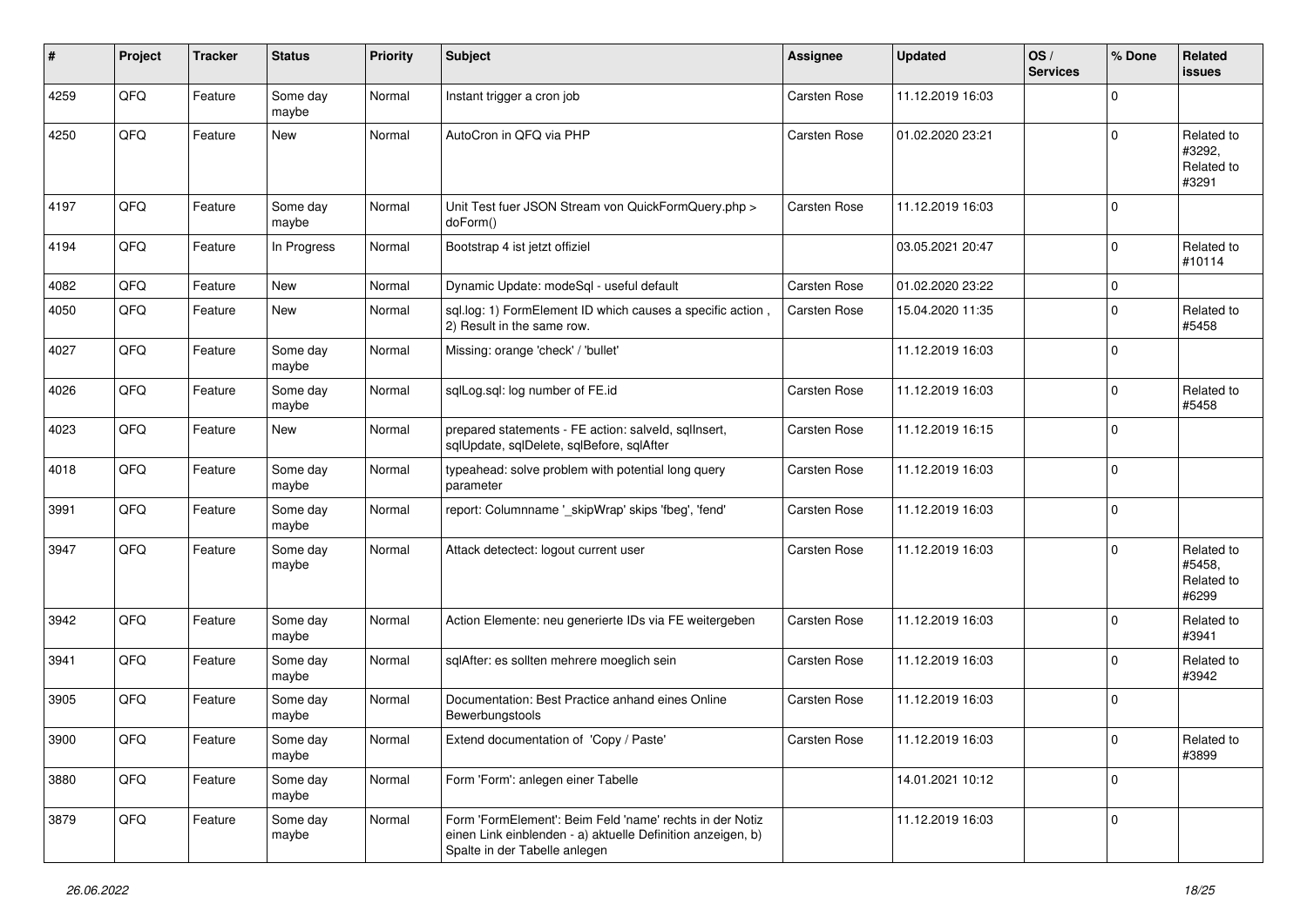| #    | Project | <b>Tracker</b> | <b>Status</b>     | <b>Priority</b> | <b>Subject</b>                                                                                                                               | <b>Assignee</b>     | <b>Updated</b>   | OS/<br><b>Services</b> | % Done      | Related<br>issues                           |
|------|---------|----------------|-------------------|-----------------|----------------------------------------------------------------------------------------------------------------------------------------------|---------------------|------------------|------------------------|-------------|---------------------------------------------|
| 3878 | QFQ     | Feature        | Some day<br>maybe | Normal          | Form 'FormElement': Spalte 'name' typeAhead mit<br>Spaltennamen der Primarytable.                                                            |                     | 11.12.2019 16:03 |                        | $\Omega$    |                                             |
| 3877 | QFQ     | Feature        | Some day<br>maybe | Normal          | FormEditor: die Felder die aktuell nicht gebraucht werden<br>nur auf readonly/disabled setzen (nicht ausblenden > das<br>irritiert.          | <b>Carsten Rose</b> | 11.12.2019 16:03 |                        | $\Omega$    |                                             |
| 3867 | QFQ     | Feature        | Priorize          | Normal          | Readonly Formular: Template Groups add/delete<br>ausbeldnen                                                                                  | <b>Carsten Rose</b> | 05.05.2021 22:12 |                        | $\Omega$    |                                             |
| 3864 | QFQ     | Feature        | <b>New</b>        | Normal          | Encrypt / decrypt field                                                                                                                      | <b>Carsten Rose</b> | 08.03.2021 18:08 |                        | 0           |                                             |
| 3708 | QFQ     | Feature        | Some day<br>maybe | Normal          | Form: input - 'specialchars', 'none'  gewisse tags<br>erlauben, andere verbieten                                                             | Carsten Rose        | 11.12.2019 16:02 |                        | $\Omega$    | Related to<br>#14320                        |
| 3692 | QFQ     | Feature        | Some day<br>maybe | Normal          | QFQ Webseite                                                                                                                                 | Benjamin Baer       | 11.12.2019 16:02 |                        | $\Omega$    | Related to<br>#5033                         |
| 3677 | QFQ     | Feature        | Some day<br>maybe | Normal          | wkhtmltopdf: FE User access prohibited, if client IP changes<br>\$TYPO3_CONF_VARS[FE][lockIP]                                                | Carsten Rose        | 11.12.2019 16:02 |                        | $\Omega$    |                                             |
| 3666 | QFQ     | Feature        | Some day<br>maybe | Normal          | a) Performance Messung: mysql_real_escape_string() im<br>Vergleich zu str replace(), b) doppeltes Aufrufen von<br>mysql_real_escape_string() | <b>Carsten Rose</b> | 11.12.2019 16:02 |                        | $\Omega$    |                                             |
| 3646 | QFQ     | Feature        | Some day<br>maybe | Normal          | Moeglichkeit HTML Tags in Reports auszugeben (zu<br>enkodieren: htmlspecialchars)                                                            |                     | 11.12.2019 16:02 |                        | 0           | Related to<br>#14320                        |
| 3617 | QFQ     | Feature        | Some day<br>maybe | Normal          | Load javascripts at bottom                                                                                                                   |                     | 11.12.2019 16:02 |                        | $\Omega$    |                                             |
| 3504 | QFQ     | Feature        | New               | Normal          | Logging: welche Action FEs werden wann wie ausgefuehrt                                                                                       | <b>Carsten Rose</b> | 01.02.2020 23:21 |                        | $\Omega$    | Related to<br>#5458.<br>Related to<br>#4092 |
| 3495 | QFQ     | Feature        | Some day<br>maybe | Normal          | Predifined Parameter werden nicht in '+' (add new record)<br>SIP gerendert.                                                                  |                     | 11.12.2019 16:02 |                        | $\mathbf 0$ |                                             |
| 3458 | QFQ     | Feature        | Some day<br>maybe | Normal          | Display 'Edit Form Element'-Checkbox on form: should<br>depend on FE Group                                                                   | <b>Carsten Rose</b> | 11.12.2019 16:02 |                        | $\Omega$    | Related to<br>#3447                         |
| 3457 | QFQ     | Feature        | Some dav<br>maybe | Normal          | LDAP: concat multi values to one single entry                                                                                                | <b>Carsten Rose</b> | 11.12.2019 16:02 |                        | $\mathbf 0$ |                                             |
| 3432 | QFQ     | Feature        | <b>New</b>        | Normal          | subrecord: dynamicUpdate                                                                                                                     | <b>Carsten Rose</b> | 11.06.2020 21:10 |                        | $\Omega$    | Related to<br>#5691                         |
| 3415 | QFQ     | Feature        | Some day<br>maybe | Normal          | FE Login Box Templatefile                                                                                                                    | Benjamin Baer       | 11.12.2019 16:02 |                        | $\Omega$    |                                             |
| 3402 | QFQ     | Feature        | Some day<br>maybe | Normal          | Syntax Highlighting via CodeMirror                                                                                                           | Carsten Rose        | 11.12.2019 16:02 |                        | 100         | Related to<br>#3207                         |
| 3385 | QFQ     | Feature        | Some day<br>maybe | Normal          | templateGroup: insert/update/delete non primary records                                                                                      | <b>Carsten Rose</b> | 11.12.2019 16:02 |                        | $\Omega$    |                                             |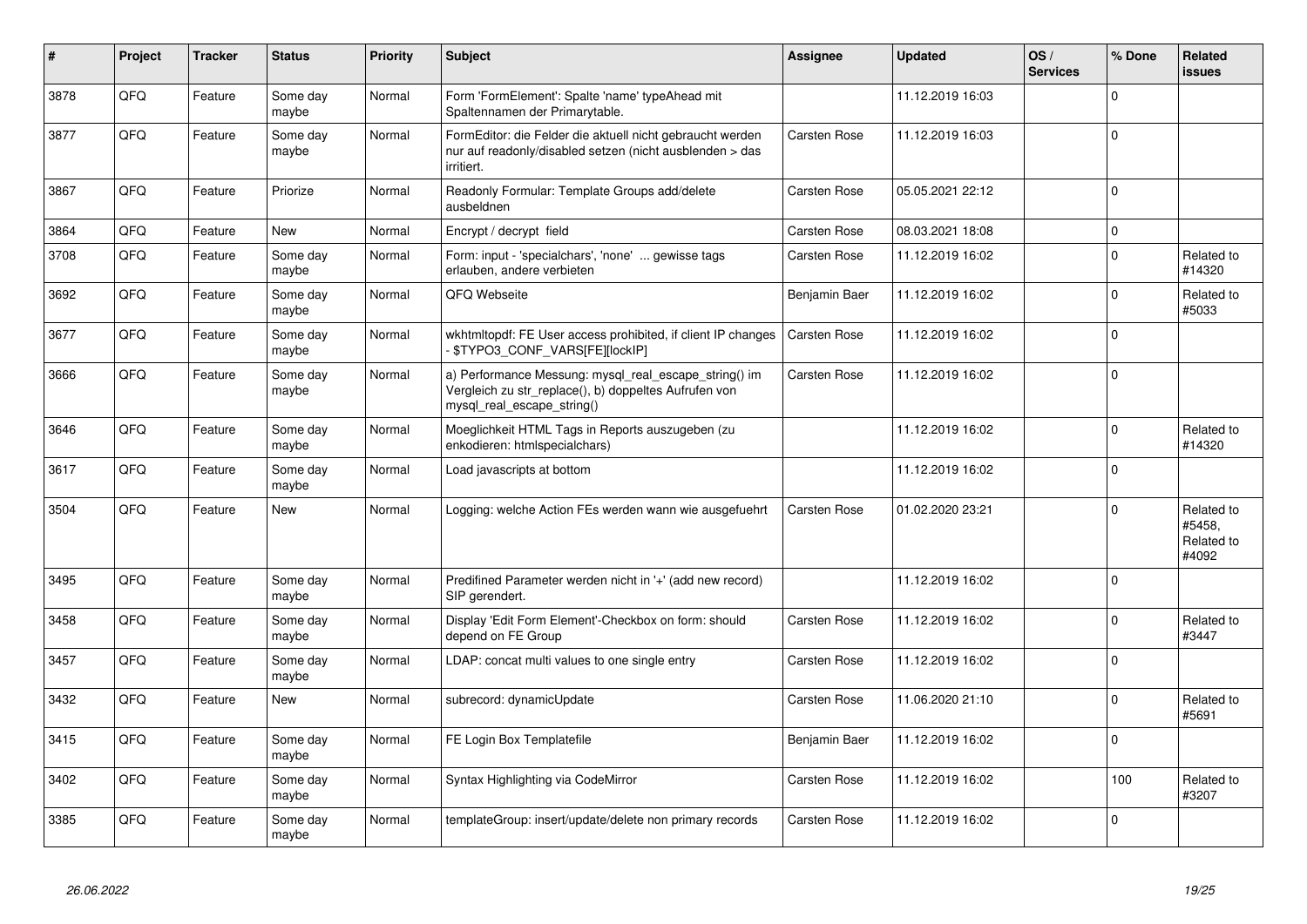| $\sharp$ | Project | <b>Tracker</b> | <b>Status</b>     | <b>Priority</b> | <b>Subject</b>                                                                                                     | <b>Assignee</b> | <b>Updated</b>   | OS/<br><b>Services</b> | % Done      | Related<br><b>issues</b>                    |
|----------|---------|----------------|-------------------|-----------------|--------------------------------------------------------------------------------------------------------------------|-----------------|------------------|------------------------|-------------|---------------------------------------------|
| 3350     | QFQ     | Feature        | Some day<br>maybe | Normal          | FormEditor: Hilfetext hinter 'checktype'                                                                           | Carsten Rose    | 11.12.2019 16:02 |                        | $\Omega$    |                                             |
| 3332     | QFQ     | Feature        | Some day<br>maybe | Normal          | Uploads: Thumbnails, Details zum hochgeladenen File                                                                | Carsten Rose    | 11.12.2019 16:02 |                        | $\mathbf 0$ | Related to<br>#3264,<br>Related to<br>#5333 |
| 3331     | QFQ     | Feature        | Some day<br>maybe | Normal          | Default Tooltip fuer _page? Links: mit Form und Record ID                                                          | Carsten Rose    | 11.12.2019 16:02 |                        | $\mathbf 0$ |                                             |
| 3291     | QFQ     | Feature        | Some day<br>maybe | Normal          | AutoCron websiteToken                                                                                              | Carsten Rose    | 11.12.2019 16:02 |                        | $\mathbf 0$ | Related to<br>#4250                         |
| 3285     | QFQ     | Feature        | Some day<br>maybe | Normal          | Zeichenlimit pro Feld: textarea / editor                                                                           | Carsten Rose    | 11.12.2019 16:02 |                        | $\mathbf 0$ |                                             |
| 3267     | QFQ     | Feature        | Some day<br>maybe | Normal          | 2 Forms auf einer Seite: real + Read only                                                                          | Carsten Rose    | 11.12.2019 16:03 |                        | $\mathbf 0$ |                                             |
| 3216     | QFQ     | Feature        | Some day<br>maybe | Normal          | dynamic update für checkbox label2                                                                                 | Carsten Rose    | 11.12.2019 16:03 |                        | $\mathbf 0$ | Related to<br>#2081                         |
| 2995     | QFQ     | Feature        | Some day<br>maybe | Normal          | Dropdown JQuery Plugin: 'chosen' - Moeglichkeit um Select<br>Listen mehr Funktion zu geben. Kein Bootstrap noetig. | Carsten Rose    | 11.12.2019 16:03 |                        | $\mathbf 0$ |                                             |
| 2950     | QFQ     | Feature        | Some day<br>maybe | Normal          | Inhalt QFQ Records als File                                                                                        |                 | 11.12.2019 16:03 |                        | $\mathbf 0$ |                                             |
| 2361     | QFQ     | Feature        | New               | Normal          | Logging wer/wann/wo welches Formular aufgerufen hat                                                                | Carsten Rose    | 11.12.2019 16:15 |                        | $\mathbf 0$ | Related to<br>#4432,<br>Related to<br>#7480 |
| 2084     | QFQ     | Feature        | Some day<br>maybe | Normal          | Mailto mit encryption: Subrecord                                                                                   | Carsten Rose    | 11.12.2019 16:03 |                        | $\Omega$    | Related to<br>#2082                         |
| 1946     | QFQ     | Feature        | Some day<br>maybe | Normal          | Kontrolle ob der ReadOnly Modus bei den<br>Formularelementen korrekt implementiert ist                             | Carsten Rose    | 11.12.2019 16:03 |                        | $\mathbf 0$ |                                             |
| 1635     | QFQ     | Feature        | Some day<br>maybe | Normal          | QFQ Extension content record: weitere Optionen<br>einblenden.                                                      | Carsten Rose    | 11.12.2019 16:03 |                        | $\mathbf 0$ |                                             |
| 1623     | QFQ     | Feature        | Some day<br>maybe | Normal          | RealURL                                                                                                            |                 | 11.12.2019 16:03 |                        | 30          |                                             |
| 1510     | QFQ     | Feature        | Some day<br>maybe | Normal          | jquery von google laden, falls das nicht geht lokal                                                                |                 | 11.12.2019 16:03 |                        | $\mathbf 0$ |                                             |
| 1253     | QFQ     | Feature        | Some day<br>maybe | Normal          | QF: Colorpicker                                                                                                    |                 | 11.12.2019 16:03 |                        | 0           |                                             |
| 1251     | QFQ     | Feature        | Some day<br>maybe | Normal          | QF: Combo                                                                                                          |                 | 11.12.2019 16:03 |                        | $\mathsf 0$ |                                             |
| 1234     | QFQ     | Feature        | Some day<br>maybe | Normal          | QF: Record numbering: Im Grid soll in Spalte 1 optional die<br>laufende Nummer der Records angezeigt werden.       |                 | 01.02.2020 23:20 |                        | $\mathbf 0$ |                                             |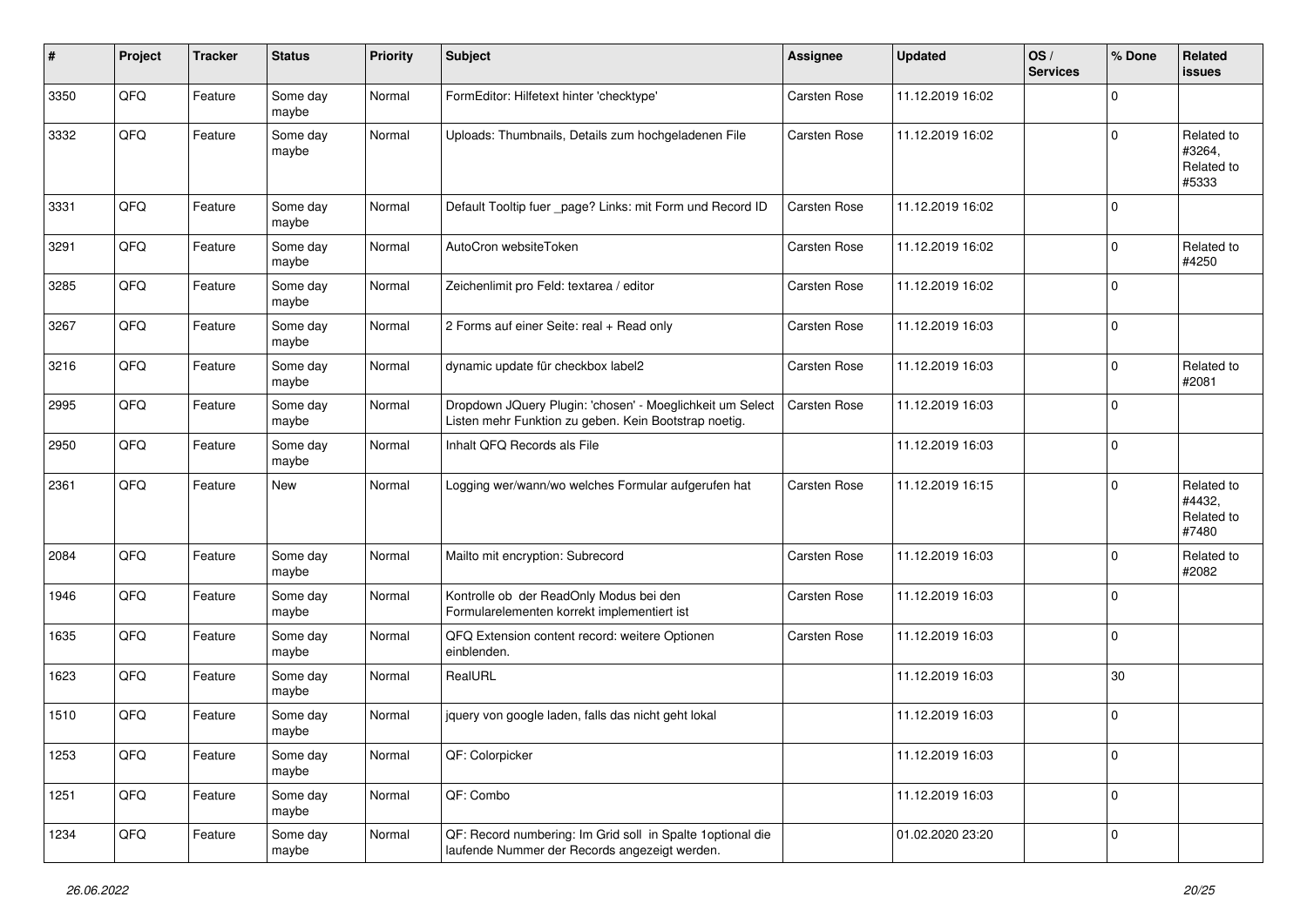| #     | Project | <b>Tracker</b> | <b>Status</b>     | <b>Priority</b> | <b>Subject</b>                                                                           | <b>Assignee</b> | <b>Updated</b>   | OS/<br><b>Services</b> | % Done      | <b>Related</b><br>issues                         |
|-------|---------|----------------|-------------------|-----------------|------------------------------------------------------------------------------------------|-----------------|------------------|------------------------|-------------|--------------------------------------------------|
| 955   | QFQ     | Feature        | Some day<br>maybe | Normal          | QF: Notizen vor/nach dem Form                                                            |                 | 01.02.2020 23:20 |                        | $\Omega$    |                                                  |
| 14377 | QFQ     | <b>Bug</b>     | New               | Normal          | Documentation > General Tips: white page after migration                                 | Enis Nuredini   | 19.06.2022 16:37 |                        | 0           |                                                  |
| 14323 | QFQ     | <b>Bug</b>     | In Progress       | Normal          | Report: render=both single - no impact                                                   | Carsten Rose    | 19.06.2022 18:31 |                        | 0           |                                                  |
| 14322 | QFQ     | Bug            | <b>New</b>        | Normal          | Form Load: by default no scroll (save & close should be<br>visible)                      | Enis Nuredini   | 15.06.2022 14:12 |                        | 0           | Related to<br>#14321,<br>Related to<br>#6232     |
| 14305 | QFQ     | <b>Bug</b>     | New               | Normal          | Inline Report editing does not create history entries                                    | Carsten Rose    | 10.06.2022 11:55 |                        | 0           |                                                  |
| 14304 | QFQ     | <b>Bug</b>     | <b>New</b>        | Normal          | table sorter view safer does not work                                                    | Carsten Rose    | 10.06.2022 11:49 |                        | 0           |                                                  |
| 14303 | QFQ     | <b>Bug</b>     | ToDo              | Normal          | datetime broken with picker                                                              | Enis Nuredini   | 17.06.2022 09:02 |                        | $\Omega$    | Related to<br>#12630                             |
| 14283 | QFQ     | <b>Bug</b>     | Priorize          | Normal          | HEIC / HEIF convert doesn't trigger                                                      | Carsten Rose    | 19.06.2022 16:37 |                        | 0           |                                                  |
| 14245 | QFQ     | Bug            | <b>New</b>        | Normal          | Form Save Btn bleibt disabled wenn Datumsfeld über<br>Datepicker geändert                | Enis Nuredini   | 27.05.2022 13:45 |                        | $\Omega$    | Related to<br>#13689                             |
| 14233 | QFQ     | <b>Bug</b>     | New               | Normal          | AS _link: question - HTML is not rendered                                                | Carsten Rose    | 28.05.2022 11:02 |                        | 0           |                                                  |
| 14175 | QFQ     | <b>Bug</b>     | In Progress       | Normal          | Opening a form with no QFQ Session cookie fails                                          | Carsten Rose    | 03.06.2022 10:40 |                        | 0           |                                                  |
| 14091 | QFQ     | Bug            | <b>New</b>        | Normal          | inconsistent template path for twig                                                      | Carsten Rose    | 19.04.2022 18:36 |                        | 0           |                                                  |
| 14077 | QFQ     | Bug            | <b>New</b>        | Normal          | As link: Attribute 'class' missing by r:1 and r:3 - but should<br>set                    | Carsten Rose    | 28.05.2022 11:02 |                        | 0           | Related to<br>#5342,<br>Related to<br>#4343      |
| 13943 | QFQ     | <b>Bug</b>     | Priorize          | Normal          | unable to find formgroup                                                                 | Enis Nuredini   | 28.05.2022 11:03 |                        | $\mathbf 0$ |                                                  |
| 13899 | QFQ     | <b>Bug</b>     | ToDo              | Normal          | Selenium: zum laufen bringen                                                             | Enis Nuredini   | 25.03.2022 10:24 |                        | 0           |                                                  |
| 13767 | QFQ     | <b>Bug</b>     | Feedback          | Normal          | date/time-picker: required shows up/down button orange                                   | Enis Nuredini   | 16.05.2022 23:16 |                        | $\mathbf 0$ |                                                  |
| 13706 | QFQ     | <b>Bug</b>     | New               | Normal          | Wrong CheckType in FieldElement LastStatus of Form Cron                                  | Carsten Rose    | 21.01.2022 18:20 |                        | 0           |                                                  |
| 13689 | QFQ     | Bug            | <b>New</b>        | Normal          | Enter auf Eingabefeld mit ungültigem Wert führt zu blurry<br>Seite                       | Enis Nuredini   | 28.05.2022 10:53 |                        | 0           | Related to<br>#14245, Has<br>duplicate<br>#11891 |
| 13659 | QFQ     | <b>Bug</b>     | <b>New</b>        | Normal          | wrong sanitize class applied to R-store                                                  | Carsten Rose    | 15.01.2022 14:23 |                        | $\mathbf 0$ |                                                  |
| 13647 | QFQ     | Bug            | New               | Normal          | Autofocus funktioniert nicht auf Chrome                                                  | Benjamin Baer   | 19.03.2022 17:44 |                        | 0           |                                                  |
| 13592 | QFQ     | Bug            | New               | Normal          | QFQ Build Queue: das vergeben von Tags klappt nicht. Es<br>werden keine Releases gebaut. | Carsten Rose    | 19.03.2022 17:45 |                        | 0           |                                                  |
| 13528 | QFQ     | Bug            | New               | Normal          | qfq.io > releases: es wird kein neues Release angelegt                                   | Benjamin Baer   | 19.03.2022 17:46 |                        | 0           |                                                  |
| 13460 | QFQ     | <b>Bug</b>     | New               | Normal          | Doc: Password set/reset  password should not processed<br>with 'html encode'             | Carsten Rose    | 19.03.2022 17:46 |                        | 0           |                                                  |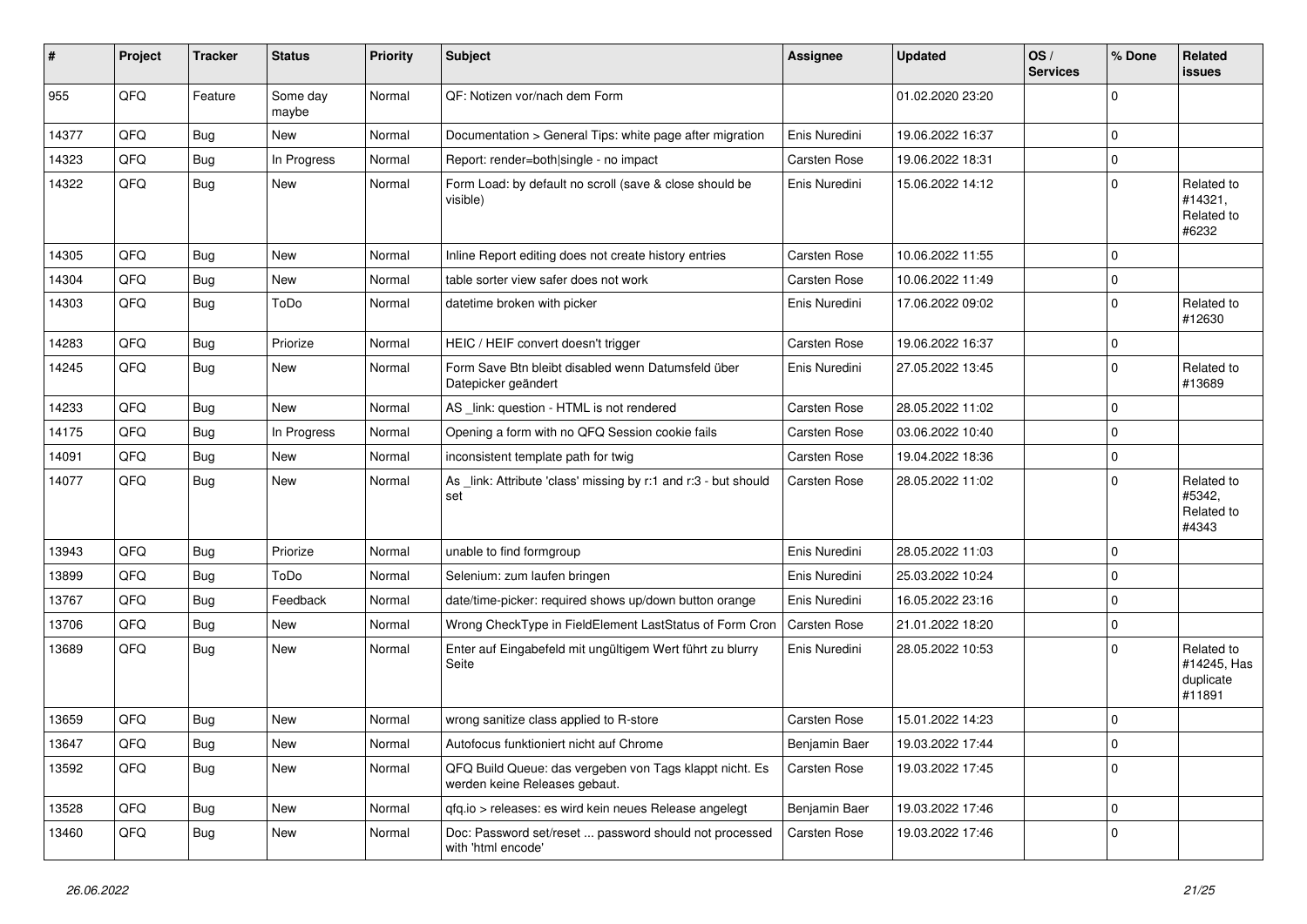| #     | Project | <b>Tracker</b> | <b>Status</b> | Priority | <b>Subject</b>                                                                                                                                      | <b>Assignee</b>     | <b>Updated</b>   | OS/<br><b>Services</b> | % Done      | Related<br><b>issues</b>                      |
|-------|---------|----------------|---------------|----------|-----------------------------------------------------------------------------------------------------------------------------------------------------|---------------------|------------------|------------------------|-------------|-----------------------------------------------|
| 13451 | QFQ     | Bug            | New           | Normal   | Character Counter / Max Character: Problem in Safari                                                                                                | <b>Carsten Rose</b> | 15.04.2022 17:18 |                        | $\mathbf 0$ |                                               |
| 13332 | QFQ     | <b>Bug</b>     | <b>New</b>    | Normal   | Multi Form: Required Felder werden visuell nicht markiert.                                                                                          | <b>Carsten Rose</b> | 19.03.2022 17:47 |                        | $\Omega$    |                                               |
| 13331 | QFQ     | <b>Bug</b>     | New           | Normal   | Multi Form: Clear Icon misplaced                                                                                                                    | <b>Carsten Rose</b> | 19.03.2022 17:47 |                        | $\mathbf 0$ |                                               |
| 12989 | QFQ     | Bug            | New           | Normal   | empty string does not trigger dynamic update                                                                                                        | Enis Nuredini       | 28.05.2022 11:09 |                        | $\mathbf 0$ |                                               |
| 12716 | QFQ     | <b>Bug</b>     | <b>New</b>    | Normal   | template group: Pattern only applied to first instance                                                                                              | <b>Carsten Rose</b> | 19.03.2022 17:47 |                        | $\mathbf 0$ |                                               |
| 12714 | QFQ     | <b>Bug</b>     | <b>New</b>    | Normal   | Conversion of GIF to PDF broken when GIF contains Alpha.                                                                                            | Carsten Rose        | 19.03.2022 17:49 |                        | $\Omega$    |                                               |
| 12581 | QFQ     | <b>Bug</b>     | New           | Normal   | Form.forward=close: Record 'new' in new browser tab ><br>save (& close) >> Form is not reloaded with new created<br>record id and stays in mode=new | Carsten Rose        | 19.03.2022 17:48 |                        | $\Omega$    |                                               |
| 12546 | QFQ     | Bug            | Feedback      | Normal   | Branch 'Development' - Unit Tests mit dirty workaround<br>angepasst                                                                                 | <b>Carsten Rose</b> | 19.03.2022 17:48 |                        | $\Omega$    |                                               |
| 12520 | QFQ     | <b>Bug</b>     | <b>New</b>    | Normal   | Switch FE User: still active even FE User session expired                                                                                           | <b>Carsten Rose</b> | 19.03.2022 17:48 |                        | $\mathbf 0$ |                                               |
| 12512 | QFQ     | <b>Bug</b>     | <b>New</b>    | Normal   | Some MySQL Installation can't use 'stored procedures'                                                                                               | <b>Carsten Rose</b> | 19.03.2022 17:48 |                        | $\mathbf 0$ |                                               |
| 12327 | QFQ     | <b>Bug</b>     | New           | Normal   | Copy to clipboard: Glyphicon can not be changed                                                                                                     | Carsten Rose        | 27.12.2021 17:59 |                        | $\mathbf 0$ |                                               |
| 12325 | QFQ     | <b>Bug</b>     | Priorize      | Normal   | MultiDB form.dblndex not working for report syntax                                                                                                  | <b>Carsten Rose</b> | 07.09.2021 13:37 |                        | $\mathbf 0$ | Related to<br>#12145,<br>Related to<br>#12314 |
| 12187 | QFQ     | <b>Bug</b>     | <b>New</b>    | Normal   | Trigger FormAsFile() via Report: probably problem with multi   Carsten Rose<br>DB setup                                                             |                     | 20.03.2021 21:20 |                        | $\Omega$    |                                               |
| 12133 | QFQ     | <b>Bug</b>     | New           | Normal   | NPM, phpSpreadSheet aktualisieren                                                                                                                   | <b>Carsten Rose</b> | 15.03.2021 09:04 |                        | $\mathbf 0$ |                                               |
| 12045 | QFQ.    | Bug            | <b>New</b>    | Normal   | templateGroup afterSave FE: Aufruf ohne<br>sqlHonorFormElements funktioniert nicht                                                                  | <b>Carsten Rose</b> | 18.02.2021 16:33 |                        | $\mathbf 0$ |                                               |
| 12040 | QFQ     | <b>Bug</b>     | <b>New</b>    | Normal   | FE Mode 'hidden' für zwei FEs auf einer Zeile                                                                                                       | Carsten Rose        | 18.02.2021 10:13 |                        | $\mathbf 0$ |                                               |
| 11752 | QFQ     | <b>Bug</b>     | <b>New</b>    | Normal   | checkbox renders multiple input elements with same name                                                                                             | <b>Carsten Rose</b> | 17.12.2020 14:58 |                        | $\Omega$    | Related to<br>#11750                          |
| 11715 | QFQ     | Bug            | <b>New</b>    | Normal   | acceptZeroAsRequired and requiredOffButMark do not<br>coincide                                                                                      |                     | 08.12.2020 12:13 |                        | $\mathbf 0$ |                                               |
| 11695 | QFQ     | <b>Bug</b>     | <b>New</b>    | Normal   | MultiForm required FE Error                                                                                                                         | Carsten Rose        | 04.12.2020 13:34 |                        | $\mathbf 0$ |                                               |
| 11668 | QFQ     | <b>Bug</b>     | <b>New</b>    | Normal   | Play function.sgl - problem with mysgl                                                                                                              | <b>Carsten Rose</b> | 03.05.2021 20:48 |                        | $\mathbf 0$ |                                               |
| 11667 | QFQ     | Bug            | <b>New</b>    | Normal   | MySQL mariadb-server-10.3: Incorrect datetime value                                                                                                 | Carsten Rose        | 03.05.2021 20:48 |                        | $\Omega$    |                                               |
| 11522 | QFQ     | <b>Bug</b>     | <b>New</b>    | Normal   | Aus/Einblenden von Reitern                                                                                                                          |                     | 13.11.2020 14:58 |                        | $\mathbf 0$ |                                               |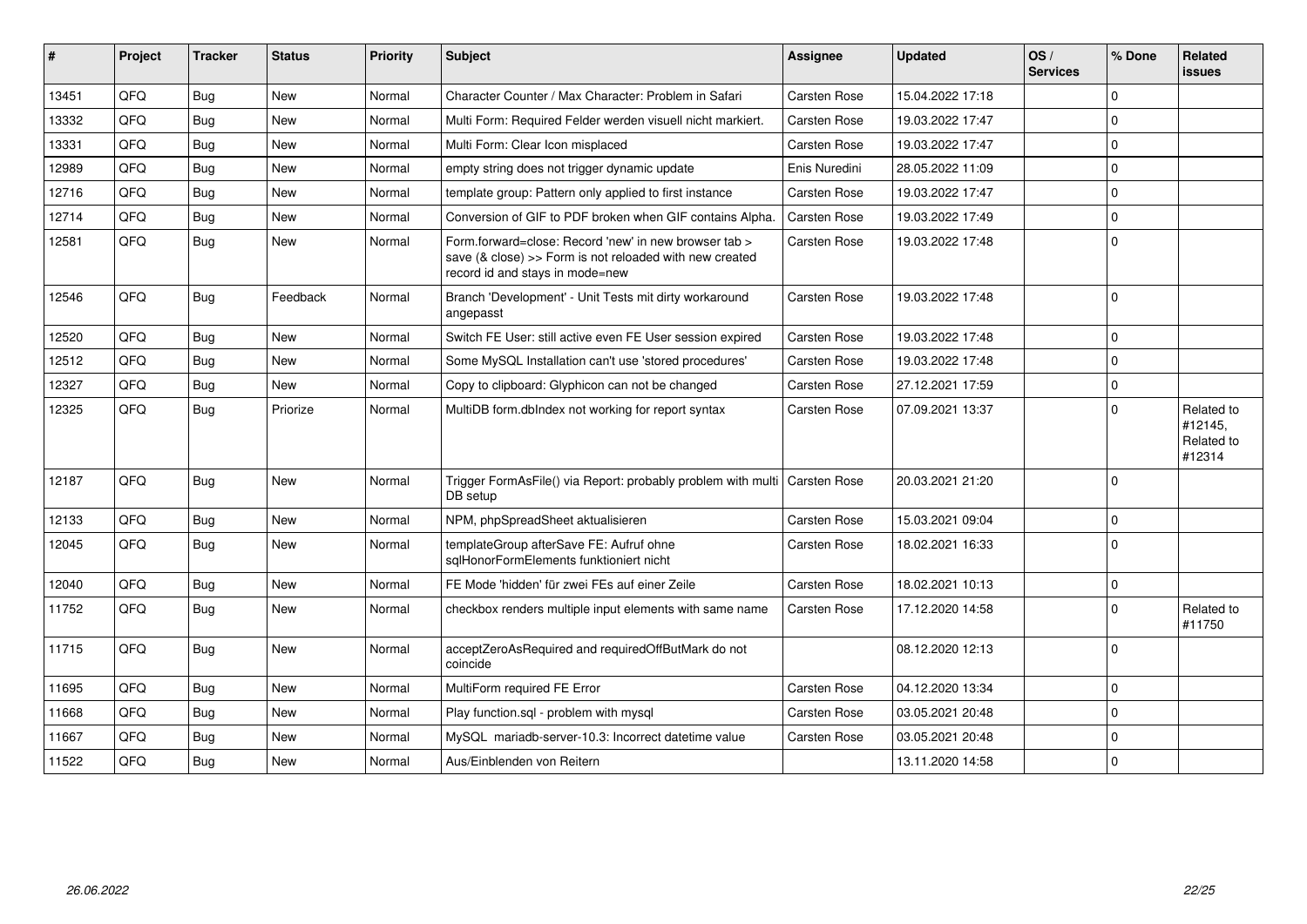| #     | Project | <b>Tracker</b> | <b>Status</b> | <b>Priority</b> | <b>Subject</b>                                                                      | <b>Assignee</b>     | <b>Updated</b>   | OS/<br><b>Services</b> | % Done      | Related<br><b>issues</b>                                                                                                       |
|-------|---------|----------------|---------------|-----------------|-------------------------------------------------------------------------------------|---------------------|------------------|------------------------|-------------|--------------------------------------------------------------------------------------------------------------------------------|
| 11517 | QFQ     | <b>Bug</b>     | In Progress   | Normal          | extraButtonInfo Broken for multiple FormElements                                    | <b>Carsten Rose</b> | 12.05.2022 13:12 |                        | $\Omega$    | Related to<br>#7890,<br>Related to<br>#3811, Has<br>duplicate<br>#10905, Has<br>duplicate<br>#10553, Has<br>duplicate<br>#6779 |
| 11347 | QFQ     | <b>Bug</b>     | Feedback      | Normal          | If Bedingungen funktionieren nicht korrekt                                          | Christoph Fuchs     | 21.03.2021 20:37 |                        | $\Omega$    |                                                                                                                                |
| 11239 | QFQ     | <b>Bug</b>     | <b>New</b>    | Normal          | Radiobutton (plain): horizontales Rendern abhängig vom<br>Datentyp in der Datenbank | <b>Carsten Rose</b> | 30.09.2020 18:37 |                        | $\Omega$    |                                                                                                                                |
| 10937 | QFQ     | Bug            | <b>New</b>    | Normal          | Fehler mit abhängigen Select- Feldern beim Positionieren                            | <b>Carsten Rose</b> | 12.11.2020 23:45 |                        | $\mathbf 0$ |                                                                                                                                |
| 10890 | QFQ     | Bug            | <b>New</b>    | Normal          | AutoCron hangs                                                                      |                     | 20.07.2020 13:56 |                        | 0           |                                                                                                                                |
| 10759 | QFQ     | <b>Bug</b>     | <b>New</b>    | Normal          | emptyMeansNull - Feld falsch aktualisiert                                           |                     | 12.11.2020 23:45 |                        | $\Omega$    |                                                                                                                                |
| 10704 | QFQ     | Bug            | <b>New</b>    | Normal          | wkhtml problem rendering fullCalendar.js / fabric.js >><br>successor: puppeteer     | Carsten Rose        | 12.11.2020 23:45 |                        | $\Omega$    | Related to<br>#5024,<br>Related to<br>#4650.<br>Related to<br>#10715                                                           |
| 10661 | QFQ     | Bug            | In Progress   | Normal          | Typo3 Warnungen                                                                     | <b>Carsten Rose</b> | 07.09.2021 13:23 |                        | $\Omega$    | Related to<br>#12440                                                                                                           |
| 10658 | QFQ     | <b>Bug</b>     | <b>New</b>    | Normal          | processReadOnly broken                                                              | Carsten Rose        | 27.05.2020 17:55 |                        | 0           |                                                                                                                                |
| 10588 | QFQ     | <b>Bug</b>     | New           | Normal          | typeahed Tag: Doku anpassen                                                         | Carsten Rose        | 12.11.2020 23:45 |                        | $\mathbf 0$ |                                                                                                                                |
| 10324 | QFQ     | Bug            | <b>New</b>    | Normal          | Excel Export mit Template funktioniert nur, wenn Template<br>vor uid kommt          |                     | 30.03.2020 11:20 |                        | $\Omega$    | Related to<br>#10257                                                                                                           |
| 10322 | QFQ     | <b>Bug</b>     | <b>New</b>    | Normal          | FormElement / Radio: missing column 'enum' >> FE not<br>reported                    | <b>Carsten Rose</b> | 07.05.2020 09:37 |                        | $\mathbf 0$ |                                                                                                                                |
| 10082 | QFQ     | <b>Bug</b>     | New           | Normal          | FE.type=SELECT - 'sanatize' Class                                                   | Carsten Rose        | 07.05.2020 09:36 |                        | $\Omega$    | Related to<br>#10081                                                                                                           |
| 9975  | QFQ     | <b>Bug</b>     | Priorize      | Normal          | Dropdown Menu: 'r:3' broken                                                         | <b>Carsten Rose</b> | 01.02.2020 10:13 |                        | 0           |                                                                                                                                |
| 9958  | QFQ     | <b>Bug</b>     | Priorize      | Normal          | Broken subrecord query: no error message                                            | <b>Carsten Rose</b> | 05.02.2021 15:15 |                        | $\mathbf 0$ |                                                                                                                                |
| 9947  | QFQ     | <b>Bug</b>     | Priorize      | Normal          | Unwanted error message if missing 'typeAheadSqlPrefetch'                            | <b>Carsten Rose</b> | 01.02.2020 10:13 |                        | 0           |                                                                                                                                |
| 9898  | QFQ     | <b>Bug</b>     | Feedback      | Normal          | Formular trotz Timeout gespeichert                                                  | Benjamin Baer       | 01.02.2020 15:56 |                        | $\Omega$    |                                                                                                                                |
| 9862  | QFQ     | Bug            | Priorize      | Normal          | Failed writing to sql mail qfq.log should throw an exception                        | <b>Carsten Rose</b> | 01.02.2020 10:13 |                        | $\Omega$    |                                                                                                                                |
| 9855  | QFQ     | <b>Bug</b>     | <b>New</b>    | Normal          | <b>Required Check</b>                                                               |                     | 01.02.2020 15:56 |                        | 0           |                                                                                                                                |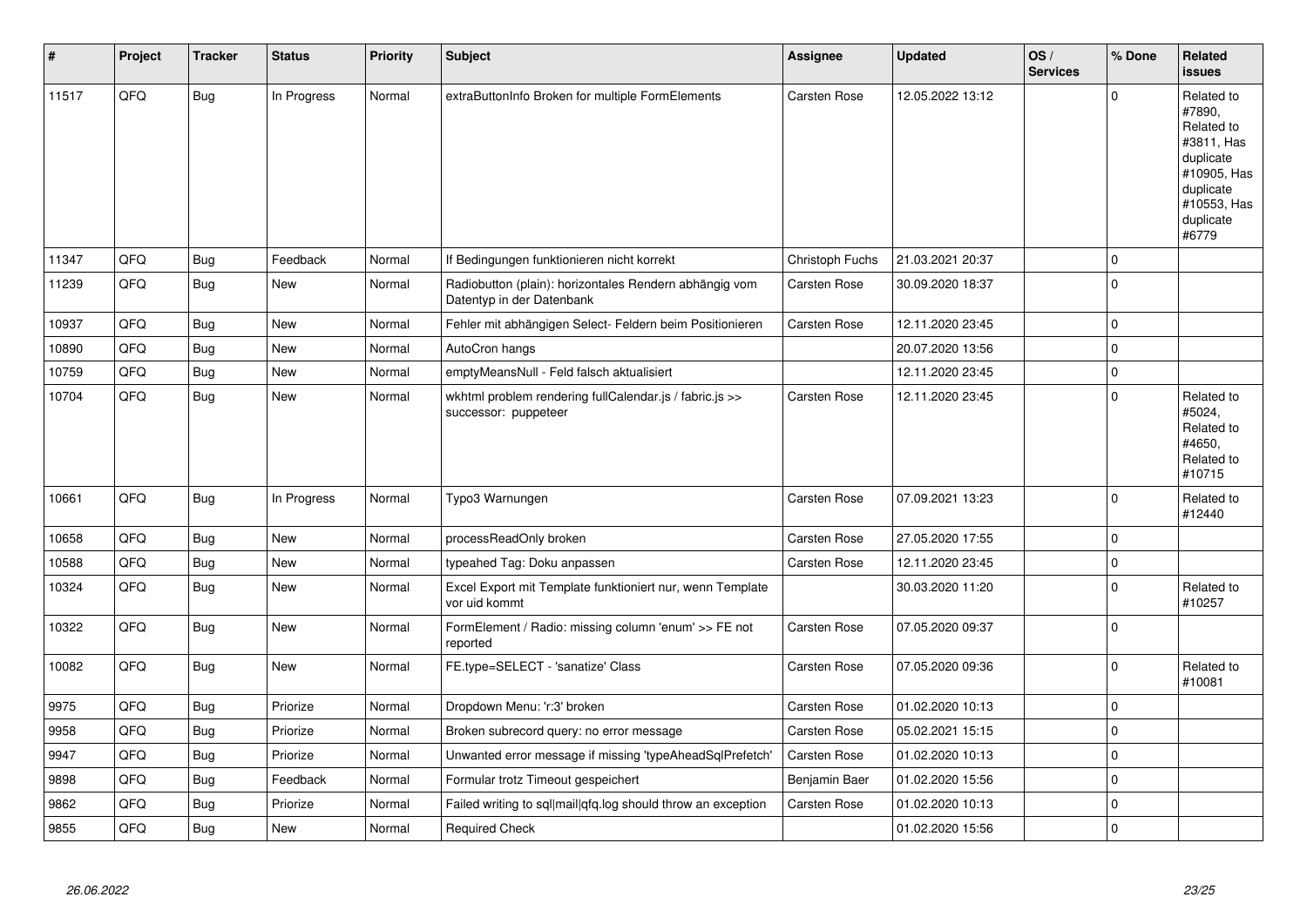| #    | Project | <b>Tracker</b> | <b>Status</b>     | <b>Priority</b> | Subject                                                                                                  | Assignee          | <b>Updated</b>   | OS/<br><b>Services</b> | % Done      | Related<br>issues                                                       |
|------|---------|----------------|-------------------|-----------------|----------------------------------------------------------------------------------------------------------|-------------------|------------------|------------------------|-------------|-------------------------------------------------------------------------|
| 9834 | QFQ     | Bug            | Priorize          | Normal          | Input elements with tag 'disabled' are missing on<br>form-submit: server option 'processReadOnly' broken | Carsten Rose      | 07.12.2021 16:43 |                        | $\Omega$    | Related to<br>#9691,<br>Related to<br>#5305, Has<br>duplicate<br>#12331 |
| 9783 | QFQ     | <b>Bug</b>     | <b>New</b>        | Normal          | Email with special characters                                                                            | Carsten Rose      | 01.02.2020 23:22 |                        | $\mathbf 0$ |                                                                         |
| 9773 | QFQ     | <b>Bug</b>     | New               | Normal          | form.parameter.formModeGlobal=requiredOff                                                                | Carsten Rose      | 01.02.2020 15:56 |                        | $\mathbf 0$ |                                                                         |
| 9691 | QFQ     | Bug            | In Progress       | Normal          | Checkbox: dynamic update > readonly                                                                      | Carsten Rose      | 01.02.2020 23:22 |                        | 50          | Related to<br>#9834                                                     |
| 9669 | QFQ     | Bug            | Some day<br>maybe | Normal          | Checkbox / Template Group: radio/checkbox visible broken<br>after 'add'                                  | Carsten Rose      | 16.06.2021 13:47 |                        | $\mathbf 0$ | Related to<br>#8091                                                     |
| 9535 | QFQ     | Bug            | Feedback          | Normal          | Report:  AS '_vertical' - column to wide - vertical >> rot45,<br>rot <sub>90</sub>                       | Benjamin Baer     | 01.02.2020 15:56 |                        | $\mathbf 0$ |                                                                         |
| 9533 | QFQ     | <b>Bug</b>     | New               | Normal          | FE.type=upload: Check in 'beforeSave' if upload is given                                                 | Carsten Rose      | 01.02.2020 23:22 |                        | $\mathbf 0$ | Related to<br>#11523                                                    |
| 9317 | QFQ     | Bug            | <b>New</b>        | Normal          | FE.type=note: with dynamic show/hidden an empty label<br>causes trouble                                  | Carsten Rose      | 01.02.2020 23:22 |                        | $\mathbf 0$ |                                                                         |
| 9281 | QFQ     | <b>Bug</b>     | Some day<br>maybe | Normal          | Allow STRICT_TRANS_TABLES                                                                                | Carsten Rose      | 02.01.2021 18:43 |                        | $\mathbf 0$ |                                                                         |
| 9275 | QFQ     | Bug            | New               | Normal          | autcron: t3 page, which takes to long to respond, is not<br>reported properly                            | Carsten Rose      | 01.02.2020 23:22 |                        | 100         |                                                                         |
| 9177 | QFQ     | Bug            | <b>New</b>        | Normal          | Bug? QFQ tries to save an action FE, which has real<br>existing column name                              | Carsten Rose      | 01.02.2020 23:22 |                        | $\pmb{0}$   |                                                                         |
| 9127 | QFQ     | Bug            | <b>New</b>        | Normal          | Error Message: change 'roll over' color - text not readable                                              | Carsten Rose      | 01.02.2020 23:22 |                        | 0           |                                                                         |
| 9126 | QFQ     | <b>Bug</b>     | Some day<br>maybe | Normal          | hidden Form elements are present in page source                                                          |                   | 02.01.2021 18:41 |                        | $\mathbf 0$ |                                                                         |
| 9077 | QFQ     | <b>Bug</b>     | New               | Normal          | typeAheadSql: report broken SQL                                                                          | Carsten Rose      | 01.02.2020 23:22 |                        | $\pmb{0}$   |                                                                         |
| 9024 | QFQ     | Bug            | Some day<br>maybe | Normal          | QFQ Einarbeitung                                                                                         |                   | 01.02.2020 15:56 |                        | $\mathbf 0$ |                                                                         |
| 9020 | QFQ     | Bug            | Some day<br>maybe | Normal          | radio mit buttonClass und dynamicUpdate lassen sich nicht<br>kombinieren                                 |                   | 11.12.2019 16:01 |                        | $\mathbf 0$ |                                                                         |
| 9013 | QFQ     | <b>Bug</b>     | New               | Normal          | Error in Twig template not handled                                                                       | Carsten Rose      | 20.10.2021 13:43 |                        | $\mathbf 0$ |                                                                         |
| 8316 | QFQ     | Bug            | Feedback          | Normal          | Documentation/Behaviour for Nested Queries and<br>Record-Store confusing                                 | Nicola Chiapolini | 20.11.2019 09:14 |                        | $\pmb{0}$   |                                                                         |
| 8106 | QFQ     | Bug            | Some day<br>maybe | Normal          | Dynamic Update: Feld kann nicht auf empty zurückgesetzt<br>werden                                        | Carsten Rose      | 11.12.2019 16:01 |                        | $\mathbf 0$ |                                                                         |
| 8049 | QFQ     | Bug            | New               | Normal          | FE.type=note, column 'value': text moves some pixel to top<br>after save                                 | Carsten Rose      | 01.02.2020 23:22 |                        | 0           |                                                                         |